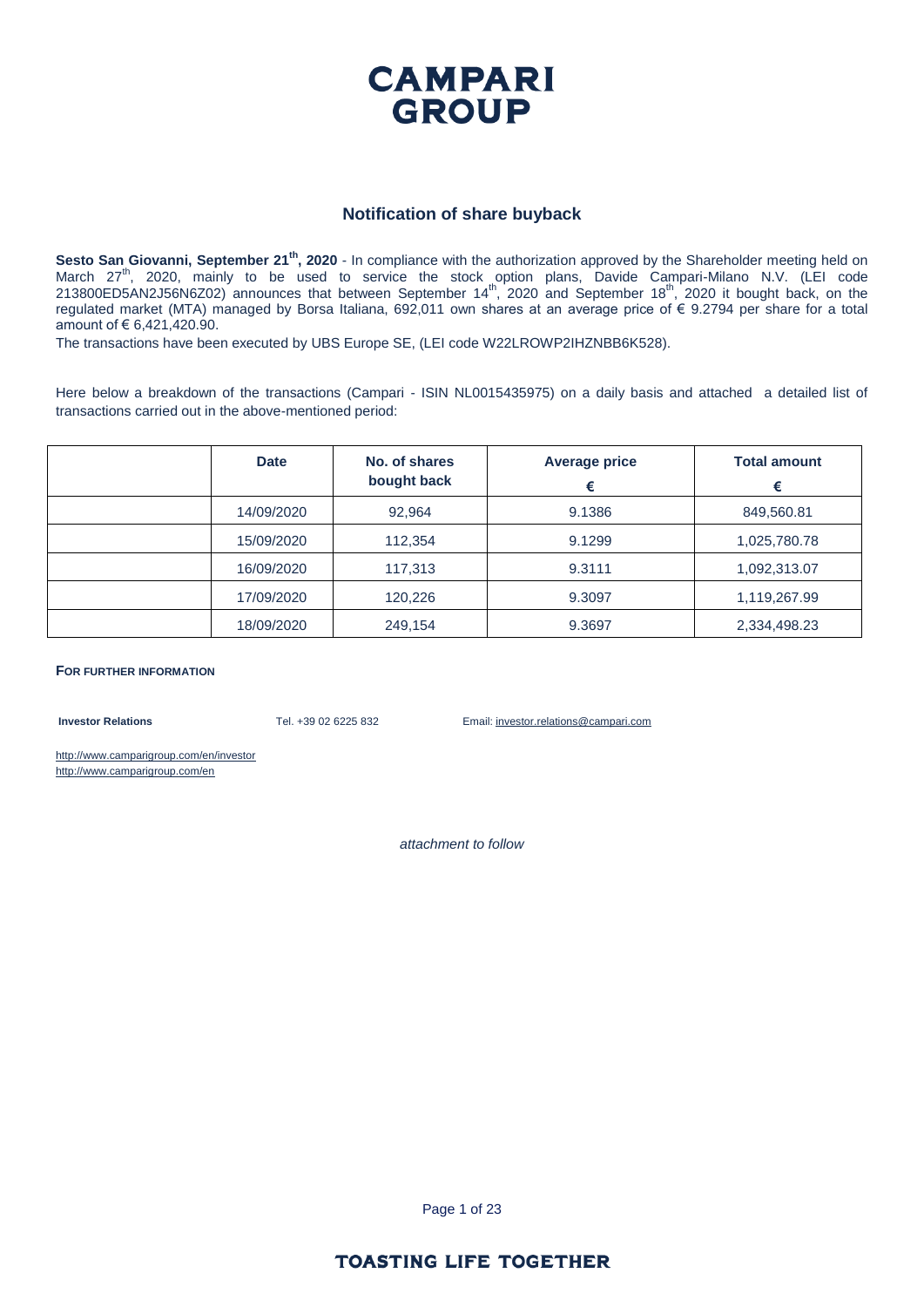| Date                  | Hour       | A/V            | Currency   | <b>Price</b> | <b>No.of shares</b> |
|-----------------------|------------|----------------|------------|--------------|---------------------|
| 14/09/2020            | 16:27:57 A |                | <b>EUR</b> | 9,165        | 1645                |
| 14/09/2020            | 16:27:57   | A              | <b>EUR</b> | 9,165        | 69                  |
| 14/09/2020            | 16:27:57   | A              | <b>EUR</b> | 9,165        | 33                  |
| 14/09/2020            | 16:27:22   | A              | <b>EUR</b> | 9,156        | 106                 |
| 14/09/2020            | 16:25:31   | A              | <b>EUR</b> | 9,157        | 1172                |
| 14/09/2020            | 16:23:04   | $\overline{A}$ | <b>EUR</b> | 9,152        | 1232                |
| 14/09/2020            | 16:19:23   | $\mathsf{A}$   | <b>EUR</b> | 9,136        | 1150                |
| 14/09/2020            | 16:19:18   | $\mathsf{A}$   | <b>EUR</b> | 9,136        | 1041                |
| 14/09/2020            | 16:18:43 A |                | <b>EUR</b> | 9,139        | 314                 |
| 14/09/2020            | 16:17:28 A |                | <b>EUR</b> | 9,138        | 296                 |
| 14/09/2020            | 16:12:51   | A              | <b>EUR</b> | 9,129        | 1077                |
| 14/09/2020            | 16:07:14   | A              | <b>EUR</b> | 9,128        | 1152                |
| 14/09/2020            | 16:04:22   | A              | <b>EUR</b> | 9,135        | 250                 |
| 14/09/2020            | 16:04:22   | A              | <b>EUR</b> | 9,135        | 809                 |
| 14/09/2020            | 16:00:00   | A              | <b>EUR</b> | 9,135        | 850                 |
| 14/09/2020            | 15:59:58   | $\mathsf{A}$   | <b>EUR</b> | 9,137        | 213                 |
| 14/09/2020            | 15:59:58 A |                | <b>EUR</b> | 9,137        | 979                 |
| 14/09/2020            | 15:59:58   | $\mathsf{A}$   | <b>EUR</b> | 9,139        | 1076                |
| 14/09/2020            | 15:59:28   | $\mathsf{A}$   | <b>EUR</b> | 9,136        | 80                  |
| 14/09/2020            | 15:53:04   | $\mathsf{A}$   | <b>EUR</b> | 9,136        | 1160                |
| 14/09/2020            | 15:52:42   | $\mathsf{A}$   | <b>EUR</b> | 9,137        | $\mathbf{1}$        |
| 14/09/2020            | 15:50:45   | A              | <b>EUR</b> | 9,142        | 1226                |
| 14/09/2020            | 15:46:01   | $\mathsf{A}$   | <b>EUR</b> | 9,148        | 1180                |
| 14/09/2020            | 15:43:23   | A              | <b>EUR</b> | 9,149        | 119                 |
| 14/09/2020            | 15:43:23   | $\mathsf{A}$   | <b>EUR</b> | 9,149        | 212                 |
| 14/09/2020            | 15:43:23   | A              | <b>EUR</b> | 9,149        | 800                 |
| 14/09/2020            | 15:41:18   | A              | <b>EUR</b> | 9,144        | 218                 |
| 14/09/2020            | 15:41:18 A |                | <b>EUR</b> | 9,144        | $\mathbf{1}$        |
| 14/09/2020 15:41:18 A |            |                | <b>EUR</b> | 9,144        | 251                 |
| 14/09/2020 15:39:45 A |            |                | <b>EUR</b> | 9,141        | 2                   |
| 14/09/2020 15:39:45 A |            |                | <b>EUR</b> | 9,141        | $\mathbf{1}$        |
| 14/09/2020 15:37:58 A |            |                | <b>EUR</b> | 9,141        | 183                 |
| 14/09/2020 15:37:58 A |            |                | <b>EUR</b> | 9,141        | 231                 |
| 14/09/2020            | 15:37:18 A |                | <b>EUR</b> | 9,14         | 1013                |
| 14/09/2020            | 15:30:27 A |                | <b>EUR</b> | 9,141        | 850                 |
| 14/09/2020            | 15:28:18 A |                | <b>EUR</b> | 9,14         | 580                 |
| 14/09/2020            | 15:21:06 A |                | <b>EUR</b> | 9,143        | 460                 |
| 14/09/2020            | 15:21:06 A |                | <b>EUR</b> | 9,142        | 700                 |
| 14/09/2020            | 15:21:06 A |                | <b>EUR</b> | 9,142        | 623                 |
| 14/09/2020            | 15:19:36 A |                | <b>EUR</b> | 9,142        | 495                 |
| 14/09/2020 15:13:51 A |            |                | <b>EUR</b> | 9,131        | 617                 |
| 14/09/2020            | 15:13:51 A |                | <b>EUR</b> | 9,131        | 92                  |

Page 2 of 23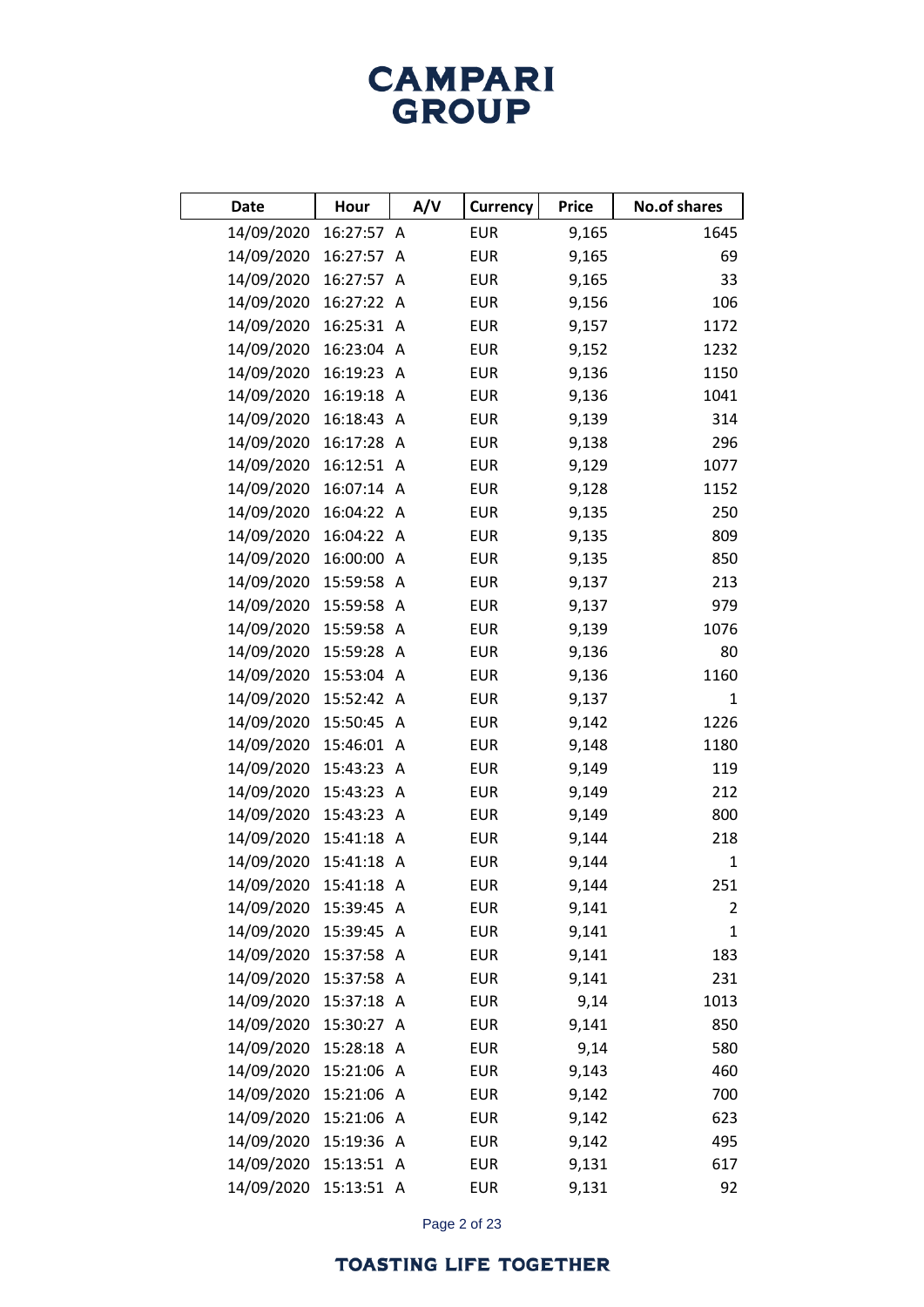| 14/09/2020 | 15:13:34 | Α            | <b>EUR</b> | 9,131 | 471  |
|------------|----------|--------------|------------|-------|------|
| 14/09/2020 | 15:12:46 | A            | <b>EUR</b> | 9,134 | 247  |
| 14/09/2020 | 15:12:46 | Α            | <b>EUR</b> | 9,134 | 900  |
| 14/09/2020 | 15:07:58 | Α            | <b>EUR</b> | 9,139 | 278  |
| 14/09/2020 | 15:07:58 | A            | <b>EUR</b> | 9,139 | 36   |
| 14/09/2020 | 15:07:58 | A            | <b>EUR</b> | 9,139 | 1036 |
| 14/09/2020 | 15:07:46 | A            | <b>EUR</b> | 9,137 | 521  |
| 14/09/2020 | 15:02:58 | A            | <b>EUR</b> | 9,13  | 93   |
| 14/09/2020 | 15:02:58 | A            | <b>EUR</b> | 9,13  | 800  |
| 14/09/2020 | 15:02:58 | Α            | <b>EUR</b> | 9,13  | 274  |
| 14/09/2020 | 14:56:46 | Α            | <b>EUR</b> | 9,137 | 1235 |
| 14/09/2020 | 14:51:00 | Α            | <b>EUR</b> | 9,121 | 1147 |
| 14/09/2020 | 14:44:56 | A            | <b>EUR</b> | 9,124 | 382  |
| 14/09/2020 | 14:44:56 | Α            | <b>EUR</b> | 9,124 | 688  |
| 14/09/2020 | 14:42:10 | A            | <b>EUR</b> | 9,122 | 1182 |
| 14/09/2020 | 14:37:47 | A            | <b>EUR</b> | 9,12  | 1025 |
| 14/09/2020 | 14:33:04 | A            | <b>EUR</b> | 9,133 | 781  |
| 14/09/2020 | 14:32:49 | Α            | <b>EUR</b> | 9,133 | 422  |
| 14/09/2020 | 14:29:54 | A            | <b>EUR</b> | 9,144 | 1135 |
| 14/09/2020 | 14:19:41 | Α            | <b>EUR</b> | 9,136 | 1211 |
| 14/09/2020 | 14:16:12 | A            | <b>EUR</b> | 9,139 | 205  |
| 14/09/2020 | 14:16:12 | Α            | <b>EUR</b> | 9,139 | 800  |
| 14/09/2020 | 14:16:12 | Α            | <b>EUR</b> | 9,139 | 221  |
| 14/09/2020 | 14:04:48 | Α            | <b>EUR</b> | 9,137 | 1224 |
| 14/09/2020 | 14:04:48 | A            | <b>EUR</b> | 9,137 | 383  |
| 14/09/2020 | 14:04:48 | Α            | <b>EUR</b> | 9,137 | 602  |
| 14/09/2020 | 14:04:21 | Α            | <b>EUR</b> | 9,137 | 76   |
| 14/09/2020 | 13:59:51 | Α            | <b>EUR</b> | 9,144 | 992  |
| 14/09/2020 | 13:51:15 | A            | <b>EUR</b> | 9,152 | 950  |
| 14/09/2020 | 13:43:39 | Α            | <b>EUR</b> | 9,149 | 1210 |
| 14/09/2020 | 13:37:11 | A            | <b>EUR</b> | 9,15  | 1024 |
| 14/09/2020 | 13:27:50 | A            | <b>EUR</b> | 9,136 | 1073 |
| 14/09/2020 | 13:20:15 | A            | <b>EUR</b> | 9,15  | 991  |
| 14/09/2020 | 13:06:06 | A            | <b>EUR</b> | 9,138 | 550  |
| 14/09/2020 | 13:06:06 | A            | <b>EUR</b> | 9,138 | 502  |
| 14/09/2020 | 12:57:07 | A            | <b>EUR</b> | 9,134 | 1028 |
| 14/09/2020 | 12:52:21 | A            | <b>EUR</b> | 9,128 | 1144 |
| 14/09/2020 | 12:45:51 | Α            | <b>EUR</b> | 9,117 | 243  |
| 14/09/2020 | 12:45:51 | A            | <b>EUR</b> | 9,116 | 750  |
| 14/09/2020 | 12:36:40 | A            | <b>EUR</b> | 9,118 | 623  |
| 14/09/2020 | 12:36:40 | A            | <b>EUR</b> | 9,118 | 584  |
| 14/09/2020 | 12:32:02 | A            | <b>EUR</b> | 9,11  | 1172 |
| 14/09/2020 | 12:29:40 | $\mathsf{A}$ | <b>EUR</b> | 9,121 | 1091 |

Page 3 of 23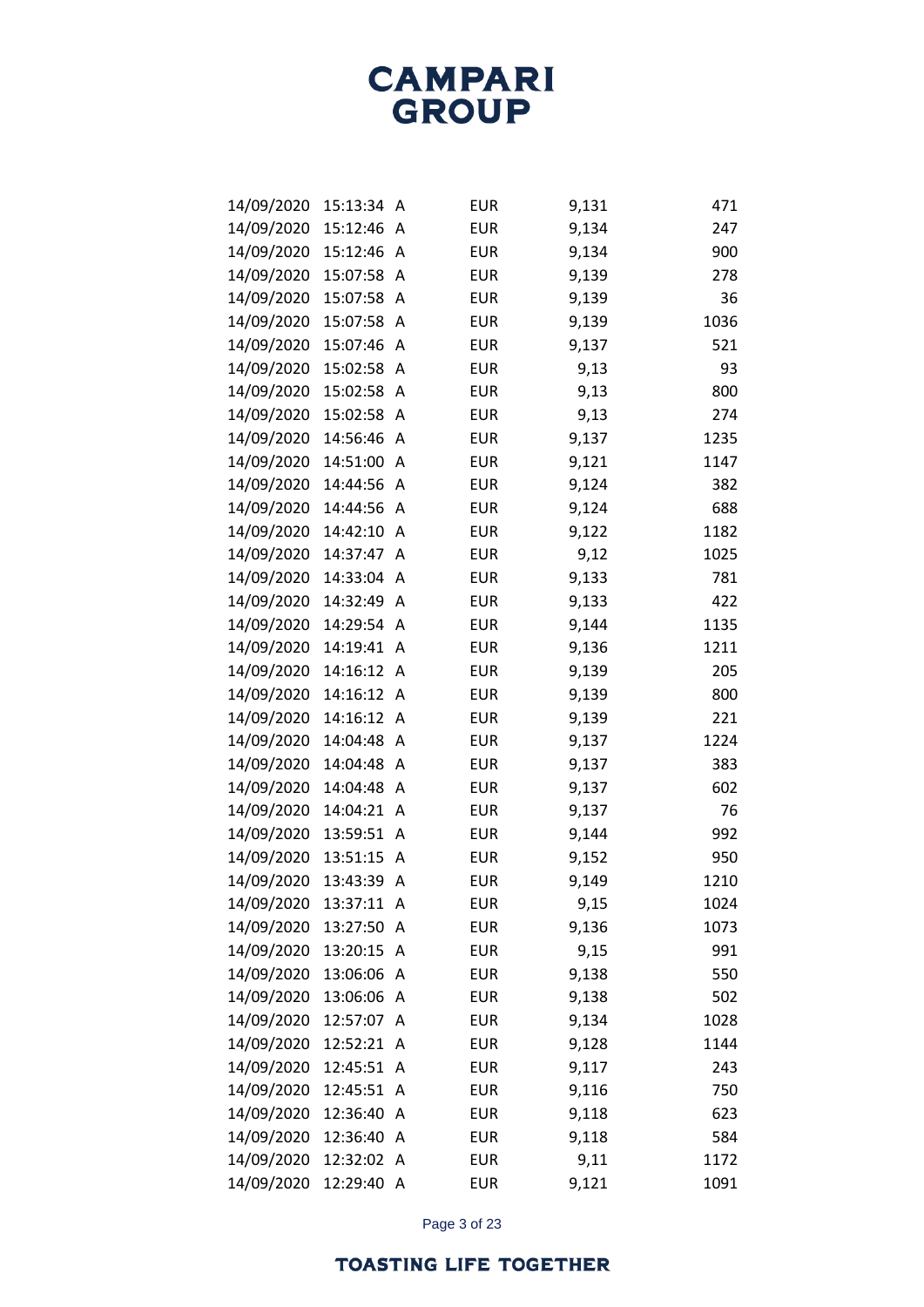| 14/09/2020 | 12:29:40   | A | <b>EUR</b> | 9,121 | 1152 |
|------------|------------|---|------------|-------|------|
| 14/09/2020 | 12:20:33   | A | <b>EUR</b> | 9,111 | 1077 |
| 14/09/2020 | 12:14:34   | A | <b>EUR</b> | 9,139 | 1114 |
| 14/09/2020 | 12:14:34   | A | <b>EUR</b> | 9,139 | 44   |
| 14/09/2020 | 11:58:45   | A | <b>EUR</b> | 9,15  | 1204 |
| 14/09/2020 | 11:55:23   | A | <b>EUR</b> | 9,149 | 1165 |
| 14/09/2020 | 11:41:28   | A | <b>EUR</b> | 9,127 | 1144 |
| 14/09/2020 | 11:36:48   | A | <b>EUR</b> | 9,128 | 206  |
| 14/09/2020 | 11:36:48   | A | <b>EUR</b> | 9,128 | 859  |
| 14/09/2020 | 11:22:31   | Α | <b>EUR</b> | 9,122 | 119  |
| 14/09/2020 | 11:22:31   | A | <b>EUR</b> | 9,122 | 950  |
| 14/09/2020 | 11:22:31   | A | <b>EUR</b> | 9,122 | 1232 |
| 14/09/2020 | 11:21:58   | A | <b>EUR</b> | 9,124 | 6    |
| 14/09/2020 | 11:21:58   | Α | <b>EUR</b> | 9,124 | 6    |
| 14/09/2020 | 11:16:29   | A | <b>EUR</b> | 9,12  | 255  |
| 14/09/2020 | 11:16:29   | A | <b>EUR</b> | 9,12  | 788  |
| 14/09/2020 | 11:16:29   | A | <b>EUR</b> | 9,122 | 399  |
| 14/09/2020 | 11:16:29   | Α | <b>EUR</b> | 9,122 | 800  |
| 14/09/2020 | 11:10:53   | Α | <b>EUR</b> | 9,148 | 1135 |
| 14/09/2020 | 11:00:00   | A | <b>EUR</b> | 9,142 | 1146 |
| 14/09/2020 | 10:51:06   | A | <b>EUR</b> | 9,136 | 1162 |
| 14/09/2020 | 10:45:07   | Α | <b>EUR</b> | 9,139 | 361  |
| 14/09/2020 | 10:45:07   | Α | <b>EUR</b> | 9,138 | 1077 |
| 14/09/2020 | 10:38:27   | A | <b>EUR</b> | 9,144 | 1115 |
| 14/09/2020 | 10:36:04   | A | <b>EUR</b> | 9,14  | 1099 |
| 14/09/2020 | 10:32:16   | A | <b>EUR</b> | 9,147 | 1117 |
| 14/09/2020 | 10:13:04   | A | <b>EUR</b> | 9,15  | 395  |
| 14/09/2020 | 10:13:04   | A | <b>EUR</b> | 9,149 | 750  |
| 14/09/2020 | 10:13:04   | A | <b>EUR</b> | 9,152 | 378  |
| 14/09/2020 | 10:13:04   | A | <b>EUR</b> | 9,151 | 750  |
| 14/09/2020 | 10:05:39   | A | <b>EUR</b> | 9,144 | 1000 |
| 14/09/2020 | 09:52:16   | A | <b>EUR</b> | 9,134 | 1079 |
| 14/09/2020 | 09:40:13   | A | <b>EUR</b> | 9,141 | 1111 |
| 14/09/2020 | 09:32:14   | A | <b>EUR</b> | 9,148 | 990  |
| 14/09/2020 | 09:21:54   | A | <b>EUR</b> | 9,152 | 1026 |
| 14/09/2020 | 09:04:31   | A | <b>EUR</b> | 9,158 | 164  |
| 14/09/2020 | 09:04:31   | A | <b>EUR</b> | 9,158 | 1000 |
| 14/09/2020 | 09:04:31   | Α | <b>EUR</b> | 9,158 | 1061 |
| 14/09/2020 | 08:54:22   | A | <b>EUR</b> | 9,149 | 1031 |
| 14/09/2020 | 08:46:42   | Α | <b>EUR</b> | 9,137 | 737  |
| 14/09/2020 | 08:46:42   | Α | <b>EUR</b> | 9,137 | 380  |
| 14/09/2020 | 08:36:17   | A | <b>EUR</b> | 9,134 | 1123 |
| 14/09/2020 | 08:29:17 A |   | <b>EUR</b> | 9,158 | 1233 |

Page 4 of 23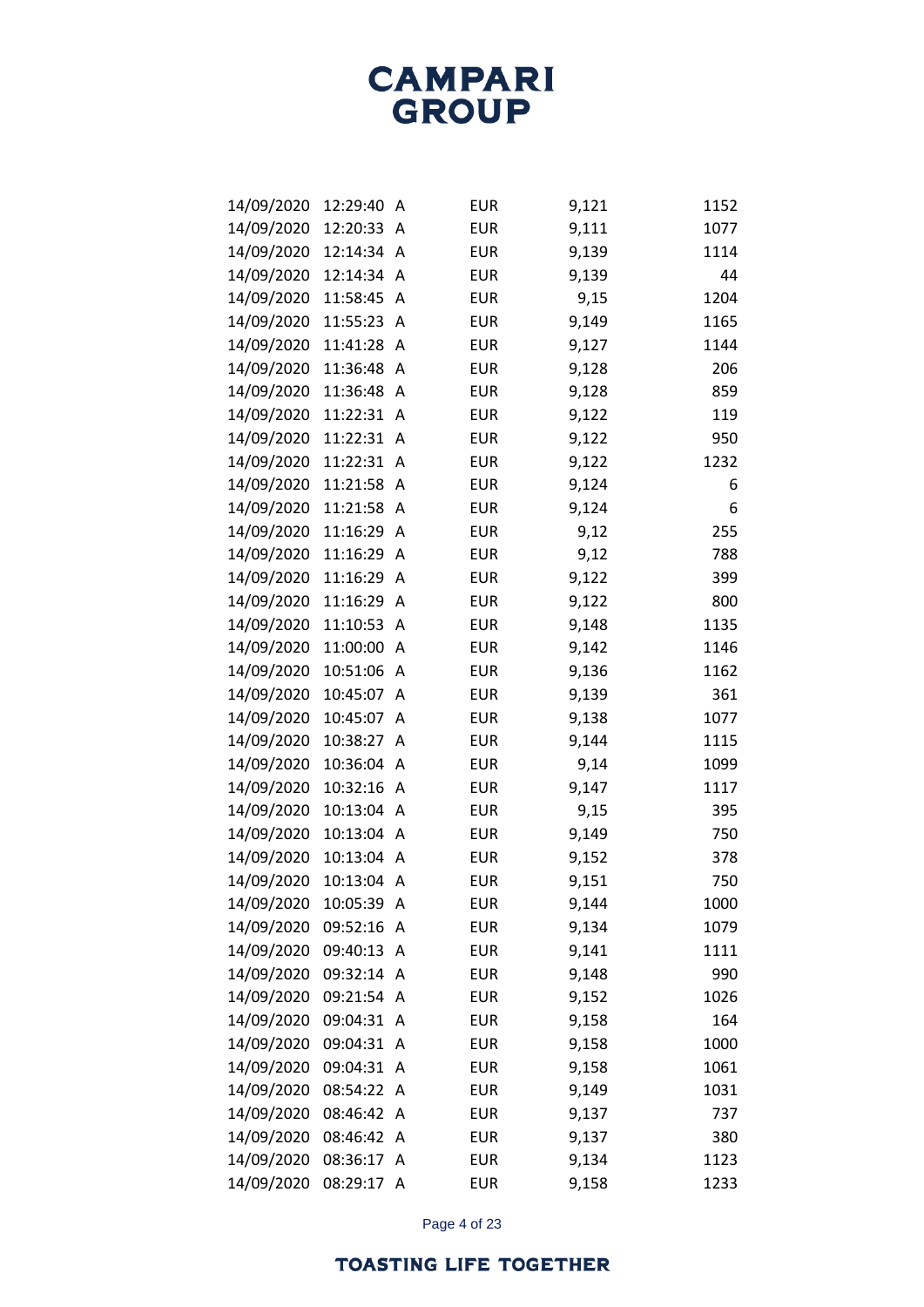| 14/09/2020 | 08:29:17   | А | <b>EUR</b> | 9,157 | 1    |
|------------|------------|---|------------|-------|------|
| 14/09/2020 | 08:20:42   | Α | <b>EUR</b> | 9,164 | 1084 |
| 14/09/2020 | 08:12:49   | A | <b>EUR</b> | 9,165 | 1078 |
| 15/09/2020 | 14:58:27   | A | <b>EUR</b> | 9,218 | 1113 |
| 15/09/2020 | 14:57:45   | A | <b>EUR</b> | 9,22  | 541  |
| 15/09/2020 | 14:57:45   | A | <b>EUR</b> | 9,22  | 570  |
| 15/09/2020 | 14:53:58   | Α | <b>EUR</b> | 9,211 | 639  |
| 15/09/2020 | 14:53:58   | Α | <b>EUR</b> | 9,211 | 1106 |
| 15/09/2020 | 14:49:05   | A | <b>EUR</b> | 9,193 | 1035 |
| 15/09/2020 | 14:47:07   | A | <b>EUR</b> | 9,195 | 1161 |
| 15/09/2020 | 14:44:54   | Α | <b>EUR</b> | 9,194 | 1199 |
| 15/09/2020 | 14:38:53   | Α | <b>EUR</b> | 9,18  | 1053 |
| 15/09/2020 | 14:32:02   | A | <b>EUR</b> | 9,189 | 1226 |
| 15/09/2020 | 14:28:28   | A | <b>EUR</b> | 9,192 | 560  |
| 15/09/2020 | 14:27:15   | Α | <b>EUR</b> | 9,192 | 541  |
| 15/09/2020 | 14:22:01   | Α | <b>EUR</b> | 9,193 | 997  |
| 15/09/2020 | 14:08:22   | A | <b>EUR</b> | 9,198 | 1141 |
| 15/09/2020 | 14:08:17   | Α | <b>EUR</b> | 9,2   | 793  |
| 15/09/2020 | 14:08:17   | A | <b>EUR</b> | 9,2   | 292  |
| 15/09/2020 | 14:07:17   | A | <b>EUR</b> | 9,2   | 330  |
| 15/09/2020 | 14:02:38   | A | <b>EUR</b> | 9,191 | 86   |
| 15/09/2020 | 13:58:36   | Α | <b>EUR</b> | 9,189 | 1026 |
| 15/09/2020 | 13:54:22   | Α | <b>EUR</b> | 9,193 | 1195 |
| 15/09/2020 | 13:48:49   | Α | <b>EUR</b> | 9,19  | 995  |
| 15/09/2020 | 13:36:06   | A | <b>EUR</b> | 9,189 | 168  |
| 15/09/2020 | 13:36:06   | Α | <b>EUR</b> | 9,188 | 850  |
| 15/09/2020 | 13:25:38   | Α | <b>EUR</b> | 9,201 | 152  |
| 15/09/2020 | 13:25:38   | Α | <b>EUR</b> | 9,2   | 900  |
| 15/09/2020 | 13:25:38   | A | <b>EUR</b> | 9,2   | 990  |
| 15/09/2020 | 13:18:06   | Α | <b>EUR</b> | 9,183 | 189  |
| 15/09/2020 | 13:14:45   | A | <b>EUR</b> | 9,195 | 127  |
| 15/09/2020 | 13:14:45   | Α | <b>EUR</b> | 9,194 | 460  |
| 15/09/2020 | 13:14:45   | A | <b>EUR</b> | 9,193 | 460  |
| 15/09/2020 | 13:14:41   | Α | <b>EUR</b> | 9,198 | 460  |
| 15/09/2020 | 13:14:35   | A | <b>EUR</b> | 9,201 | 1105 |
| 15/09/2020 | 12:58:12   | A | <b>EUR</b> | 9,19  | 900  |
| 15/09/2020 | 12:49:29   | A | <b>EUR</b> | 9,196 | 997  |
| 15/09/2020 | 11:55:34   | A | <b>EUR</b> | 9,146 | 700  |
| 15/09/2020 | 11:55:34   | A | <b>EUR</b> | 9,147 | 415  |
| 15/09/2020 | 11:55:34   | A | <b>EUR</b> | 9,15  | 1228 |
| 15/09/2020 | 11:55:34   | A | <b>EUR</b> | 9,15  | 2    |
| 15/09/2020 | 11:55:34   | A | <b>EUR</b> | 9,15  | 1050 |
| 15/09/2020 | 11:50:17 A |   | <b>EUR</b> | 9,15  | 180  |

Page 5 of 23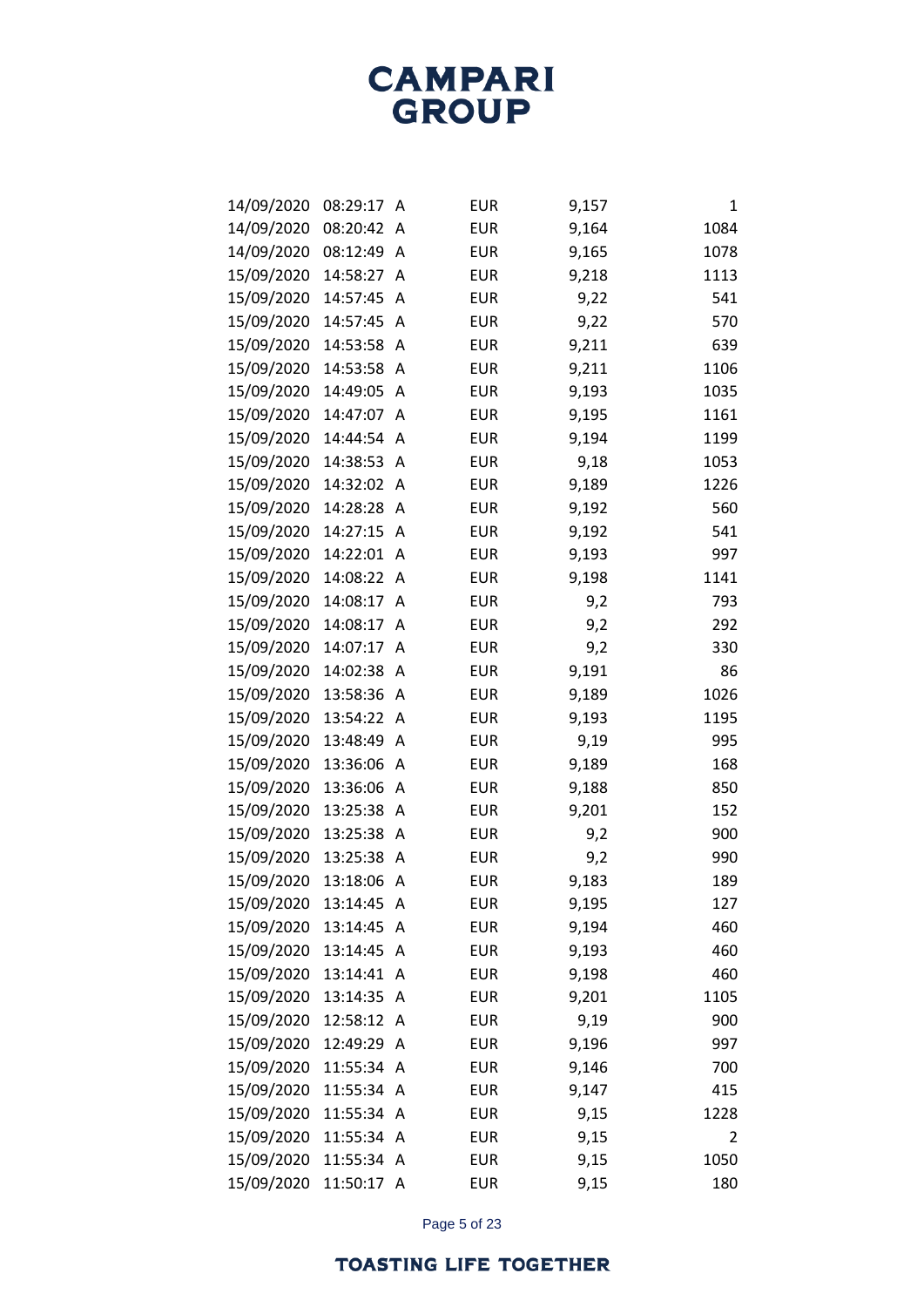| 15/09/2020 | 11:47:06 | A | <b>EUR</b> | 9,15  | 432  |
|------------|----------|---|------------|-------|------|
| 15/09/2020 | 11:46:38 | A | <b>EUR</b> | 9,15  | 761  |
| 15/09/2020 | 11:42:30 | Α | <b>EUR</b> | 9,148 | 180  |
| 15/09/2020 | 11:42:30 | A | <b>EUR</b> | 9,147 | 850  |
| 15/09/2020 | 11:42:30 | A | <b>EUR</b> | 9,15  | 972  |
| 15/09/2020 | 11:42:29 | A | <b>EUR</b> | 9,15  | 49   |
| 15/09/2020 | 11:27:00 | A | <b>EUR</b> | 9,139 | 537  |
| 15/09/2020 | 11:25:34 | A | <b>EUR</b> | 9,139 | 498  |
| 15/09/2020 | 11:24:14 | A | <b>EUR</b> | 9,143 | 1164 |
| 15/09/2020 | 11:12:25 | A | <b>EUR</b> | 9,137 | 226  |
| 15/09/2020 | 11:12:25 | A | <b>EUR</b> | 9,137 | 800  |
| 15/09/2020 | 11:10:45 | A | <b>EUR</b> | 9,14  | 353  |
| 15/09/2020 | 11:03:04 | A | <b>EUR</b> | 9,135 | 1184 |
| 15/09/2020 | 11:00:44 | A | <b>EUR</b> | 9,133 | 1051 |
| 15/09/2020 | 10:52:04 | A | <b>EUR</b> | 9,12  | 1076 |
| 15/09/2020 | 10:52:01 | A | <b>EUR</b> | 9,124 | 7    |
| 15/09/2020 | 10:52:01 | A | <b>EUR</b> | 9,124 | 351  |
| 15/09/2020 | 10:52:01 | A | <b>EUR</b> | 9,124 | 650  |
| 15/09/2020 | 10:52:01 | A | <b>EUR</b> | 9,123 | 1006 |
| 15/09/2020 | 10:47:51 | A | <b>EUR</b> | 9,12  | 1028 |
| 15/09/2020 | 10:42:59 | A | <b>EUR</b> | 9,114 | 997  |
| 15/09/2020 | 10:42:58 | A | <b>EUR</b> | 9,119 | 1032 |
| 15/09/2020 | 10:42:00 | A | <b>EUR</b> | 9,12  | 1554 |
| 15/09/2020 | 10:42:00 | A | <b>EUR</b> | 9,12  | 1219 |
| 15/09/2020 | 10:42:00 | A | <b>EUR</b> | 9,12  | 1201 |
| 15/09/2020 | 10:42:00 | A | <b>EUR</b> | 9,12  | 1004 |
| 15/09/2020 | 10:42:00 | A | <b>EUR</b> | 9,12  | 1218 |
| 15/09/2020 | 10:42:00 | A | <b>EUR</b> | 9,12  | 1217 |
| 15/09/2020 | 10:42:00 | A | <b>EUR</b> | 9,12  | 1168 |
| 15/09/2020 | 10:42:00 | A | <b>EUR</b> | 9,12  | 1169 |
| 15/09/2020 | 10:42:00 | A | <b>EUR</b> | 9,12  | 1037 |
| 15/09/2020 | 10:42:00 | A | <b>EUR</b> | 9,12  | 1125 |
| 15/09/2020 | 10:42:00 | A | <b>EUR</b> | 9,12  | 1052 |
| 15/09/2020 | 10:42:00 | A | <b>EUR</b> | 9,12  | 1086 |
| 15/09/2020 | 10:42:00 | A | <b>EUR</b> | 9,12  | 1231 |
| 15/09/2020 | 10:42:00 | A | <b>EUR</b> | 9,12  | 1109 |
| 15/09/2020 | 10:07:55 | Α | <b>EUR</b> | 9,12  | 1145 |
| 15/09/2020 | 10:07:55 | A | <b>EUR</b> | 9,12  | 1226 |
| 15/09/2020 | 10:07:55 | A | <b>EUR</b> | 9,12  | 1025 |
| 15/09/2020 | 10:07:55 | A | <b>EUR</b> | 9,12  | 1095 |
| 15/09/2020 | 09:42:31 | Α | <b>EUR</b> | 9,113 | 1206 |
| 15/09/2020 | 09:42:08 | A | <b>EUR</b> | 9,116 | 1111 |
| 15/09/2020 | 09:34:09 | A | <b>EUR</b> | 9,101 | 1131 |

Page 6 of 23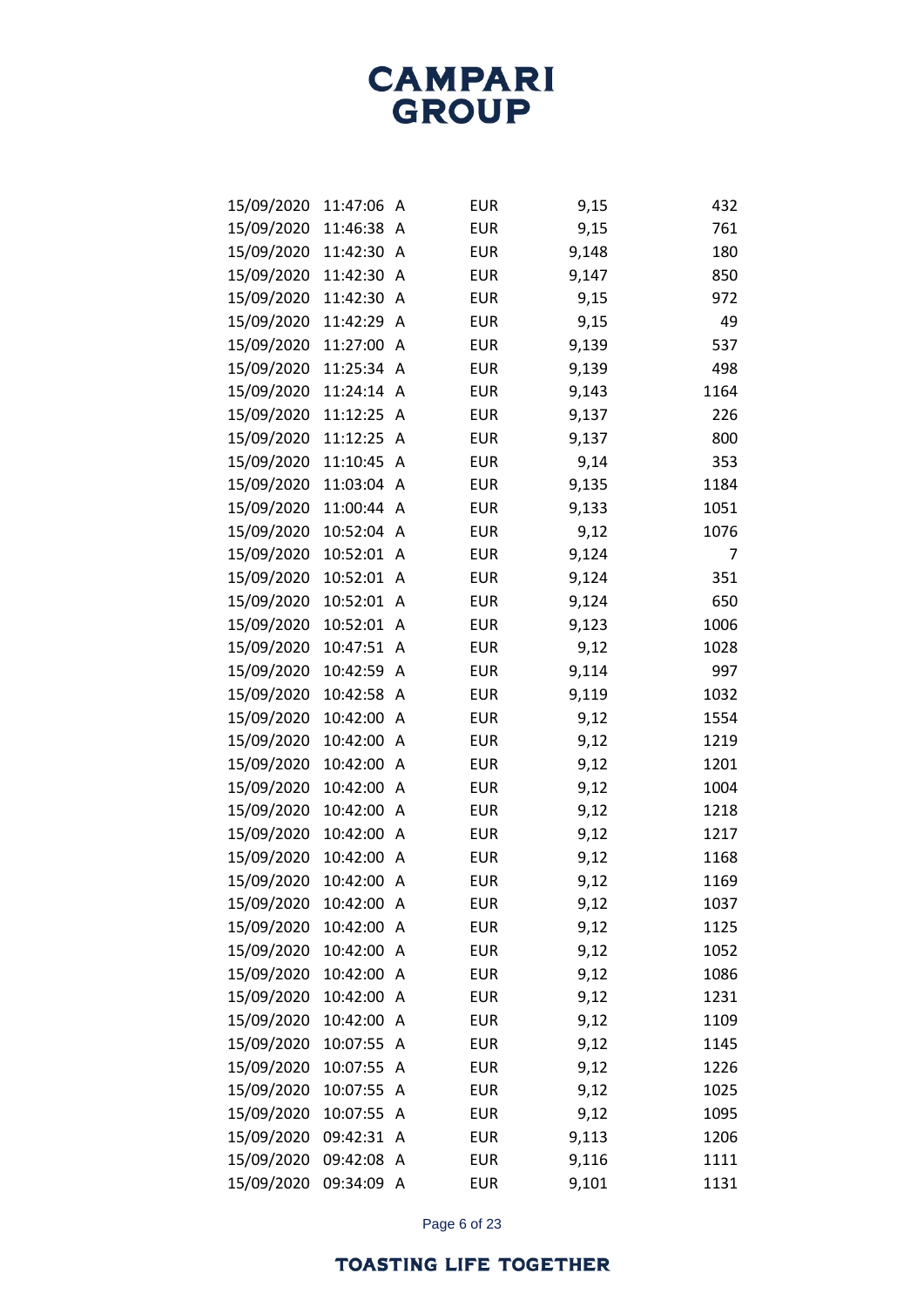| 15/09/2020 | 09:30:20 | Α | <b>EUR</b> | 9,098 | 188  |
|------------|----------|---|------------|-------|------|
| 15/09/2020 | 09:30:20 | Α | <b>EUR</b> | 9,098 | 800  |
| 15/09/2020 | 09:27:04 | Α | <b>EUR</b> | 9,096 | 1194 |
| 15/09/2020 | 09:23:28 | Α | <b>EUR</b> | 9,099 | 1232 |
| 15/09/2020 | 09:19:17 | А | <b>EUR</b> | 9,07  | 1027 |
| 15/09/2020 | 09:16:43 | A | <b>EUR</b> | 9,078 | 1231 |
| 15/09/2020 | 09:14:03 | Α | <b>EUR</b> | 9,083 | 1251 |
| 15/09/2020 | 09:14:03 | Α | <b>EUR</b> | 9,082 | 1128 |
| 15/09/2020 | 09:13:17 | A | <b>EUR</b> | 9,092 | 1002 |
| 15/09/2020 | 09:13:17 | Α | <b>EUR</b> | 9,092 | 1020 |
| 15/09/2020 | 09:13:17 | Α | <b>EUR</b> | 9,092 | 151  |
| 15/09/2020 | 09:07:17 | Α | <b>EUR</b> | 9,1   | 1069 |
| 15/09/2020 | 09:03:51 | Α | <b>EUR</b> | 9,1   | 1113 |
| 15/09/2020 | 09:02:18 | Α | <b>EUR</b> | 9,098 | 1231 |
| 15/09/2020 | 09:02:18 | Α | <b>EUR</b> | 9,098 | 1155 |
| 15/09/2020 | 09:02:14 | Α | <b>EUR</b> | 9,1   | 1071 |
| 15/09/2020 | 09:00:40 | A | <b>EUR</b> | 9,089 | 681  |
| 15/09/2020 | 09:00:40 | Α | <b>EUR</b> | 9,089 | 414  |
| 15/09/2020 | 08:58:28 | Α | <b>EUR</b> | 9,092 | 650  |
| 15/09/2020 | 08:58:28 | Α | <b>EUR</b> | 9,093 | 532  |
| 15/09/2020 | 08:58:28 | A | <b>EUR</b> | 9,091 | 1087 |
| 15/09/2020 | 08:58:28 | Α | <b>EUR</b> | 9,094 | 301  |
| 15/09/2020 | 08:58:28 | Α | <b>EUR</b> | 9,094 | 795  |
| 15/09/2020 | 08:51:05 | Α | <b>EUR</b> | 9,087 | 563  |
| 15/09/2020 | 08:50:05 | Α | <b>EUR</b> | 9,093 | 135  |
| 15/09/2020 | 08:50:05 | Α | <b>EUR</b> | 9,093 | 950  |
| 15/09/2020 | 08:50:05 | Α | <b>EUR</b> | 9,093 | 710  |
| 15/09/2020 | 08:50:05 | Α | <b>EUR</b> | 9,093 | 426  |
| 15/09/2020 | 08:45:13 | A | <b>EUR</b> | 9,102 | 193  |
| 15/09/2020 | 08:45:13 | Α | <b>EUR</b> | 9,101 | 900  |
| 15/09/2020 | 08:45:13 | A | <b>EUR</b> | 9,102 | 232  |
| 15/09/2020 | 08:45:13 | Α | <b>EUR</b> | 9,102 | 891  |
| 15/09/2020 | 08:39:40 | A | <b>EUR</b> | 9,096 | 1081 |
| 15/09/2020 | 08:39:23 | Α | <b>EUR</b> | 9,102 | 1151 |
| 15/09/2020 | 08:37:41 | A | <b>EUR</b> | 9,101 | 1124 |
| 15/09/2020 | 08:31:25 | A | <b>EUR</b> | 9,1   | 1078 |
| 15/09/2020 | 08:31:11 | A | <b>EUR</b> | 9,105 | 1221 |
| 15/09/2020 | 08:26:28 | A | <b>EUR</b> | 9,107 | 1202 |
| 15/09/2020 | 08:25:14 | A | <b>EUR</b> | 9,11  | 753  |
| 15/09/2020 | 08:25:14 | A | <b>EUR</b> | 9,11  | 332  |
| 15/09/2020 | 08:24:33 | Α | <b>EUR</b> | 9,113 | 1227 |
| 15/09/2020 | 08:23:04 | A | <b>EUR</b> | 9,113 | 993  |
| 15/09/2020 | 08:17:02 | A | <b>EUR</b> | 9,085 | 1187 |

Page 7 of 23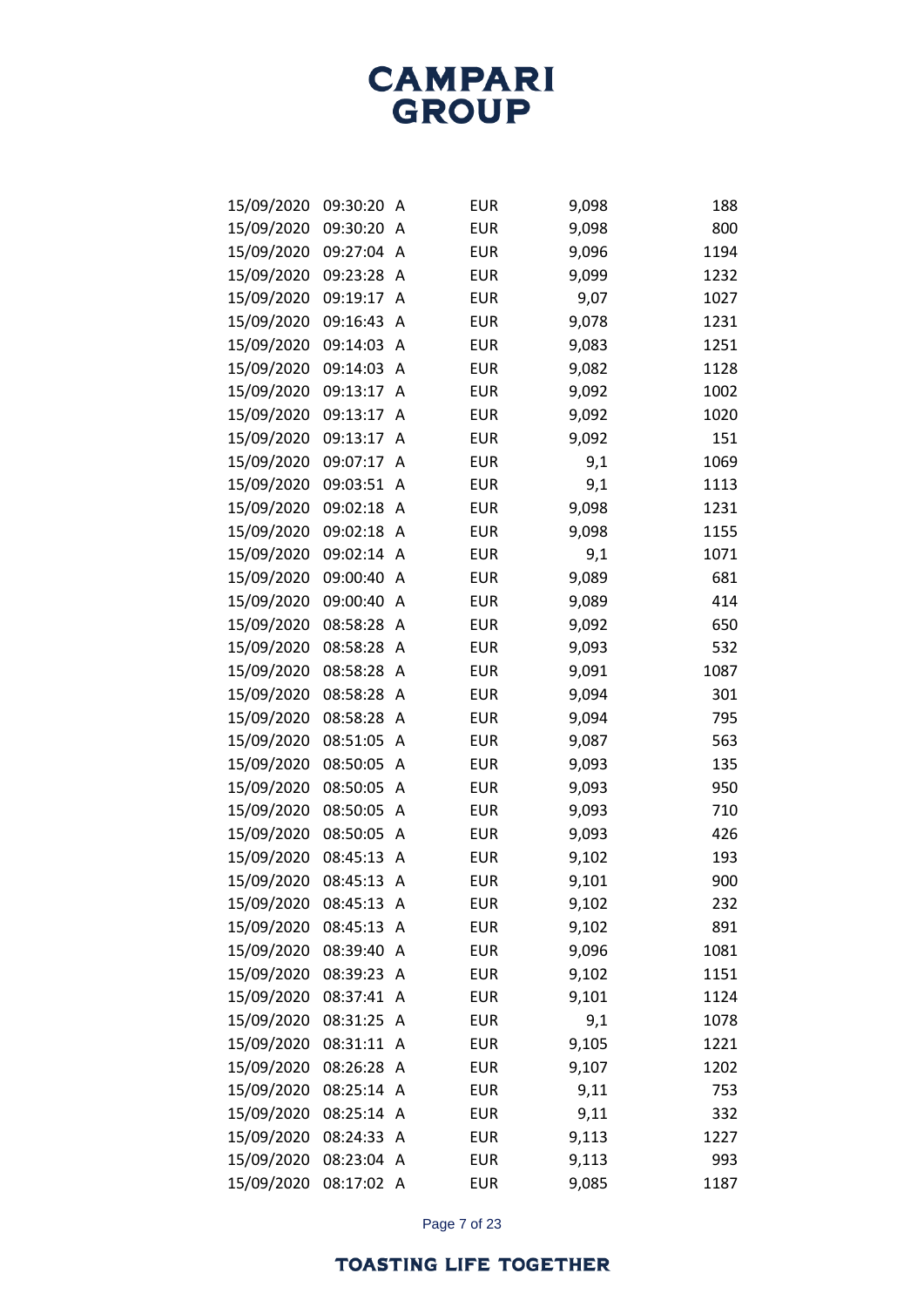| 15/09/2020 | 08:15:01 | Α            | <b>EUR</b> | 9,092 | 1232 |
|------------|----------|--------------|------------|-------|------|
| 15/09/2020 | 08:14:58 | Α            | <b>EUR</b> | 9,094 | 1072 |
| 15/09/2020 | 08:13:41 | Α            | <b>EUR</b> | 9,1   | 1128 |
| 15/09/2020 | 08:13:41 | A            | <b>EUR</b> | 9,101 | 957  |
| 15/09/2020 | 08:13:41 | A            | <b>EUR</b> | 9,101 | 471  |
| 15/09/2020 | 08:10:33 | A            | <b>EUR</b> | 9,083 | 562  |
| 15/09/2020 | 08:10:33 | A            | <b>EUR</b> | 9,083 | 800  |
| 15/09/2020 | 08:08:11 | A            | <b>EUR</b> | 9,061 | 995  |
| 16/09/2020 | 16:27:23 | A            | <b>EUR</b> | 9,329 | 1227 |
| 16/09/2020 | 16:26:55 | A            | <b>EUR</b> | 9,328 | 128  |
| 16/09/2020 | 16:26:55 | A            | <b>EUR</b> | 9,328 | 1029 |
| 16/09/2020 | 16:26:18 | A            | <b>EUR</b> | 9,329 | 1177 |
| 16/09/2020 | 16:26:17 | A            | <b>EUR</b> | 9,33  | 1005 |
| 16/09/2020 | 16:26:00 | A            | <b>EUR</b> | 9,332 | 1133 |
| 16/09/2020 | 16:25:53 | A            | <b>EUR</b> | 9,332 | 1677 |
| 16/09/2020 | 16:25:53 | A            | <b>EUR</b> | 9,332 | 248  |
| 16/09/2020 | 16:24:58 | A            | <b>EUR</b> | 9,303 | 537  |
| 16/09/2020 | 16:24:58 | A            | <b>EUR</b> | 9,303 | 126  |
| 16/09/2020 | 16:24:38 | A            | <b>EUR</b> | 9,299 | 540  |
| 16/09/2020 | 16:24:09 | A            | <b>EUR</b> | 9,295 | 215  |
| 16/09/2020 | 16:23:41 | A            | <b>EUR</b> | 9,295 | 1010 |
| 16/09/2020 | 16:23:14 | A            | <b>EUR</b> | 9,295 | 4    |
| 16/09/2020 | 16:23:14 | Α            | <b>EUR</b> | 9,295 | 687  |
| 16/09/2020 | 16:21:31 | A            | <b>EUR</b> | 9,282 | 995  |
| 16/09/2020 | 16:20:27 | A            | <b>EUR</b> | 9,293 | 200  |
| 16/09/2020 | 16:20:27 | Α            | <b>EUR</b> | 9,293 | 900  |
| 16/09/2020 | 16:20:27 | A            | <b>EUR</b> | 9,291 | 882  |
| 16/09/2020 | 16:19:45 | A            | <b>EUR</b> | 9,298 | 264  |
| 16/09/2020 | 16:19:45 | A            | <b>EUR</b> | 9,296 | 900  |
| 16/09/2020 | 16:19:45 | Α            | <b>EUR</b> | 9,297 | 1226 |
| 16/09/2020 | 16:19:02 | A            | <b>EUR</b> | 9,299 | 496  |
| 16/09/2020 | 16:19:02 | A            | <b>EUR</b> | 9,299 | 250  |
| 16/09/2020 | 16:19:01 | A            | <b>EUR</b> | 9,298 | 428  |
| 16/09/2020 | 16:17:54 | A            | <b>EUR</b> | 9,297 | 7    |
| 16/09/2020 | 16:17:54 | A            | <b>EUR</b> | 9,297 | 389  |
| 16/09/2020 | 16:17:13 | A            | <b>EUR</b> | 9,294 | 824  |
| 16/09/2020 | 16:17:13 | A            | <b>EUR</b> | 9,294 | 265  |
| 16/09/2020 | 16:16:21 | A            | <b>EUR</b> | 9,296 | 900  |
| 16/09/2020 | 16:16:09 | A            | <b>EUR</b> | 9,295 | 500  |
| 16/09/2020 | 16:16:09 | A            | <b>EUR</b> | 9,295 | 499  |
| 16/09/2020 | 16:13:14 | A            | <b>EUR</b> | 9,293 | 850  |
| 16/09/2020 | 16:13:14 | A            | <b>EUR</b> | 9,294 | 1056 |
| 16/09/2020 | 16:10:45 | $\mathsf{A}$ | <b>EUR</b> | 9,284 | 321  |

Page 8 of 23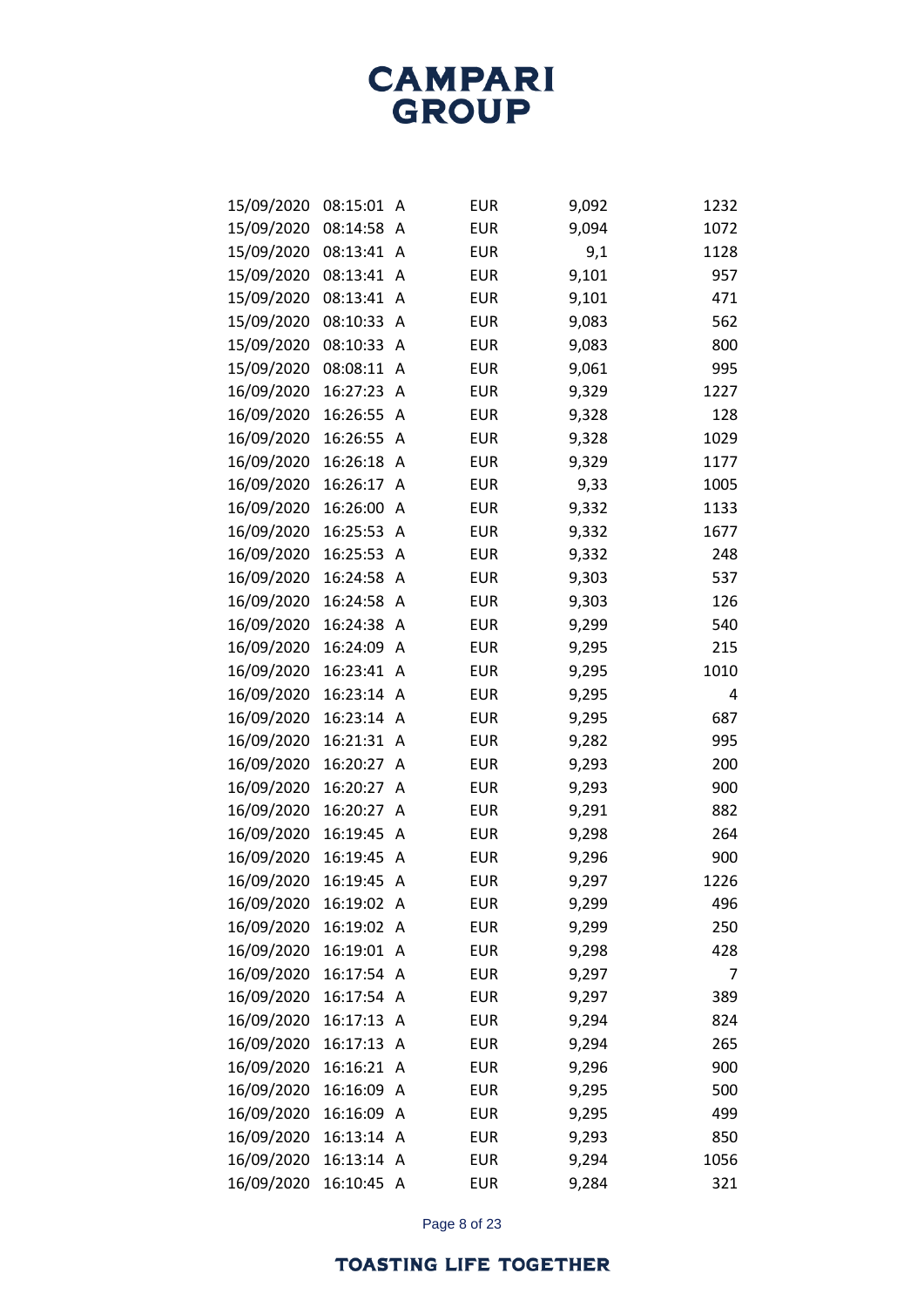| 16/09/2020 | 16:10:45   | Α | <b>EUR</b> | 9,284 | 900  |
|------------|------------|---|------------|-------|------|
| 16/09/2020 | 16:10:45   | A | <b>EUR</b> | 9,282 | 1079 |
| 16/09/2020 | 16:10:17   | A | <b>EUR</b> | 9,282 | 8    |
| 16/09/2020 | 16:08:30   | Α | <b>EUR</b> | 9,287 | 105  |
| 16/09/2020 | 16:08:30   | A | <b>EUR</b> | 9,286 | 900  |
| 16/09/2020 | 16:08:30   | A | <b>EUR</b> | 9,286 | 1200 |
| 16/09/2020 | 16:08:14   | Α | <b>EUR</b> | 9,288 | 95   |
| 16/09/2020 | 16:08:14   | A | <b>EUR</b> | 9,288 | 84   |
| 16/09/2020 | 16:08:14   | A | <b>EUR</b> | 9,288 | 306  |
| 16/09/2020 | 16:08:14   | A | <b>EUR</b> | 9,288 | 9    |
| 16/09/2020 | 16:08:14   | Α | <b>EUR</b> | 9,288 | 1    |
| 16/09/2020 | 16:07:51   | A | <b>EUR</b> | 9,288 | 153  |
| 16/09/2020 | 16:07:31   | A | <b>EUR</b> | 9,288 | 899  |
| 16/09/2020 | 16:07:20   | A | <b>EUR</b> | 9,29  | 900  |
| 16/09/2020 | 16:06:00   | Α | <b>EUR</b> | 9,291 | 900  |
| 16/09/2020 | 16:04:07   | A | <b>EUR</b> | 9,304 | 311  |
| 16/09/2020 | 16:04:07   | A | <b>EUR</b> | 9,304 | 700  |
| 16/09/2020 | 16:01:23   | Α | <b>EUR</b> | 9,312 | 276  |
| 16/09/2020 | 16:01:23   | Α | <b>EUR</b> | 9,312 | 900  |
| 16/09/2020 | 16:01:23   | A | <b>EUR</b> | 9,311 | 1036 |
| 16/09/2020 | 16:01:03   | A | <b>EUR</b> | 9,314 | 950  |
| 16/09/2020 | 15:57:49   | Α | <b>EUR</b> | 9,311 | 938  |
| 16/09/2020 | 15:57:43   | Α | <b>EUR</b> | 9,311 | 72   |
| 16/09/2020 | 15:57:14   | A | <b>EUR</b> | 9,311 | 4    |
| 16/09/2020 | 15:57:14   | A | <b>EUR</b> | 9,311 | 111  |
| 16/09/2020 | 15:57:14   | Α | <b>EUR</b> | 9,311 | 532  |
| 16/09/2020 | 15:55:59   | Α | <b>EUR</b> | 9,311 | 850  |
| 16/09/2020 | 15:55:59   | Α | <b>EUR</b> | 9,311 | 235  |
| 16/09/2020 | 15:55:59   | A | <b>EUR</b> | 9,311 | 920  |
| 16/09/2020 | 15:55:36   | Α | <b>EUR</b> | 9,314 | 491  |
| 16/09/2020 | 15:55:36 A |   | <b>EUR</b> | 9,313 | 750  |
| 16/09/2020 | 15:55:36   | A | <b>EUR</b> | 9,314 | 282  |
| 16/09/2020 | 15:54:36   | A | <b>EUR</b> | 9,305 | 142  |
| 16/09/2020 | 15:54:36   | A | <b>EUR</b> | 9,305 | 229  |
| 16/09/2020 | 15:54:35   | A | <b>EUR</b> | 9,303 | 179  |
| 16/09/2020 | 15:54:05   | Α | <b>EUR</b> | 9,302 | 169  |
| 16/09/2020 | 15:49:49   | A | <b>EUR</b> | 9,297 | 607  |
| 16/09/2020 | 15:49:49   | Α | <b>EUR</b> | 9,297 | 1031 |
| 16/09/2020 | 15:47:25   | A | <b>EUR</b> | 9,309 | 120  |
| 16/09/2020 | 15:47:25   | Α | <b>EUR</b> | 9,309 | 900  |
| 16/09/2020 | 15:46:21   | Α | <b>EUR</b> | 9,307 | 1142 |
| 16/09/2020 | 15:44:04   | Α | <b>EUR</b> | 9,312 | 900  |
| 16/09/2020 | 15:41:47   | Α | <b>EUR</b> | 9,31  | 659  |

Page 9 of 23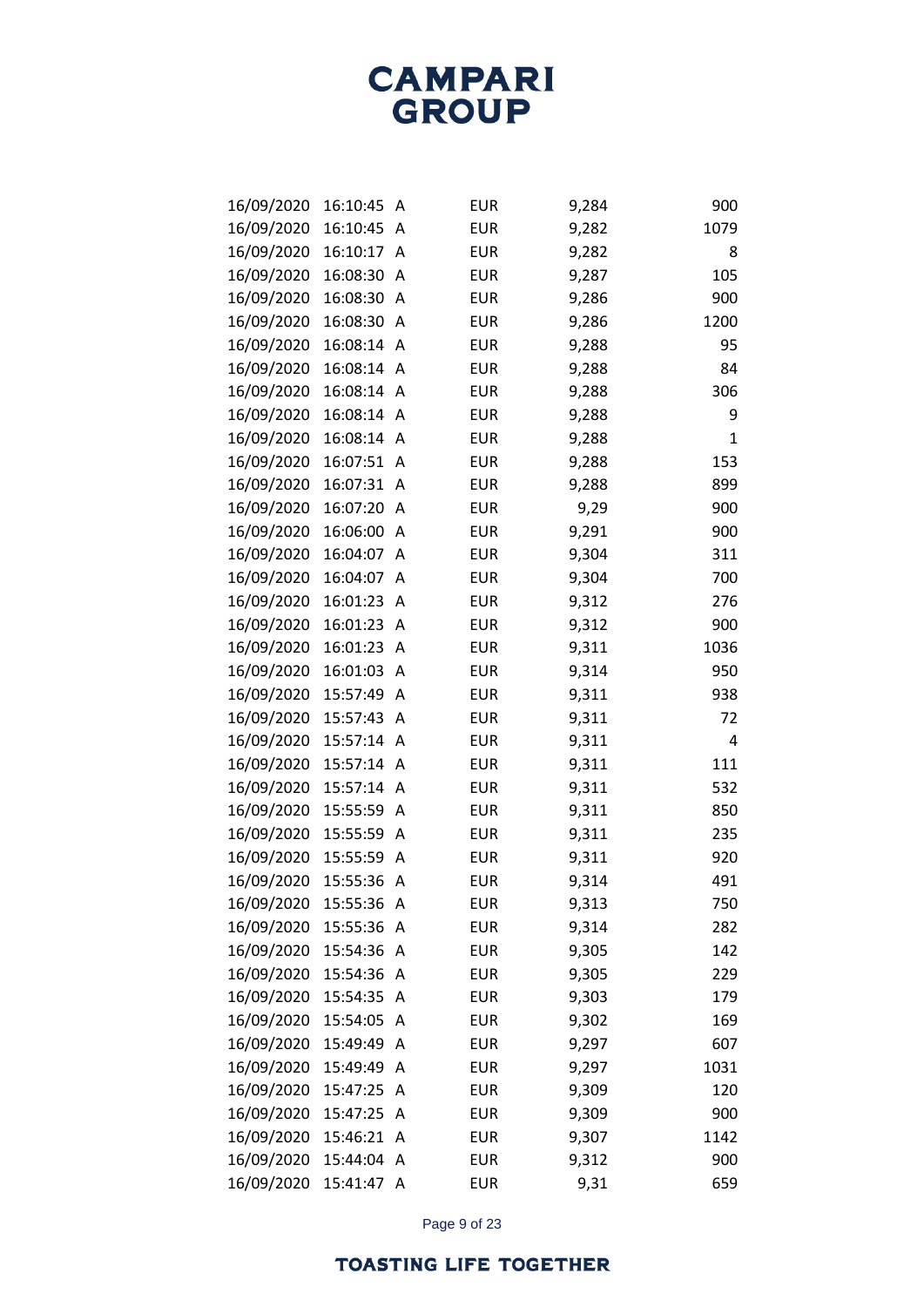| 16/09/2020 | 15:41:37 | A | <b>EUR</b> | 9,31  | 556  |
|------------|----------|---|------------|-------|------|
| 16/09/2020 | 15:40:09 | A | <b>EUR</b> | 9,31  | 900  |
| 16/09/2020 | 15:40:09 | A | <b>EUR</b> | 9,314 | 1105 |
| 16/09/2020 | 15:38:25 | A | <b>EUR</b> | 9,309 | 179  |
| 16/09/2020 | 15:37:22 | A | <b>EUR</b> | 9,31  | 1    |
| 16/09/2020 | 15:37:22 | A | <b>EUR</b> | 9,31  | 491  |
| 16/09/2020 | 15:36:22 | Α | <b>EUR</b> | 9,311 | 727  |
| 16/09/2020 | 15:36:22 | Α | <b>EUR</b> | 9,311 | 335  |
| 16/09/2020 | 15:34:00 | A | <b>EUR</b> | 9,317 | 650  |
| 16/09/2020 | 15:34:00 | Α | <b>EUR</b> | 9,317 | 600  |
| 16/09/2020 | 15:31:07 | A | <b>EUR</b> | 9,312 | 306  |
| 16/09/2020 | 15:31:07 | Α | <b>EUR</b> | 9,311 | 700  |
| 16/09/2020 | 15:30:19 | A | <b>EUR</b> | 9,313 | 1123 |
| 16/09/2020 | 15:28:02 | Α | <b>EUR</b> | 9,309 | 996  |
| 16/09/2020 | 15:24:58 | Α | <b>EUR</b> | 9,313 | 1052 |
| 16/09/2020 | 15:22:14 | Α | <b>EUR</b> | 9,313 | 21   |
| 16/09/2020 | 15:22:11 | A | <b>EUR</b> | 9,313 | 1182 |
| 16/09/2020 | 15:19:47 | Α | <b>EUR</b> | 9,325 | 1142 |
| 16/09/2020 | 15:18:21 | Α | <b>EUR</b> | 9,329 | 1018 |
| 16/09/2020 | 15:18:21 | Α | <b>EUR</b> | 9,33  | 1137 |
| 16/09/2020 | 15:13:39 | A | <b>EUR</b> | 9,335 | 1095 |
| 16/09/2020 | 15:12:29 | Α | <b>EUR</b> | 9,339 | 1120 |
| 16/09/2020 | 15:08:59 | Α | <b>EUR</b> | 9,337 | 1048 |
| 16/09/2020 | 15:06:04 | Α | <b>EUR</b> | 9,342 | 268  |
| 16/09/2020 | 15:06:04 | A | <b>EUR</b> | 9,342 | 794  |
| 16/09/2020 | 15:06:04 | Α | <b>EUR</b> | 9,344 | 1091 |
| 16/09/2020 | 15:04:20 | Α | <b>EUR</b> | 9,342 | 1045 |
| 16/09/2020 | 15:00:39 | Α | <b>EUR</b> | 9,346 | 141  |
| 16/09/2020 | 15:00:20 | A | <b>EUR</b> | 9,346 | 1079 |
| 16/09/2020 | 15:00:19 | Α | <b>EUR</b> | 9,348 | 800  |
| 16/09/2020 | 15:00:00 | A | <b>EUR</b> | 9,346 | 504  |
| 16/09/2020 | 15:00:00 | Α | <b>EUR</b> | 9,346 | 591  |
| 16/09/2020 | 15:00:00 | A | <b>EUR</b> | 9,345 | 156  |
| 16/09/2020 | 15:00:00 | Α | <b>EUR</b> | 9,345 | 998  |
| 16/09/2020 | 14:57:48 | A | <b>EUR</b> | 9,333 | 1036 |
| 16/09/2020 | 14:54:04 | A | <b>EUR</b> | 9,332 | 503  |
| 16/09/2020 | 14:53:17 | A | <b>EUR</b> | 9,332 | 412  |
| 16/09/2020 | 14:53:17 | Α | <b>EUR</b> | 9,332 | 254  |
| 16/09/2020 | 14:50:48 | A | <b>EUR</b> | 9,326 | 1211 |
| 16/09/2020 | 14:49:08 | Α | <b>EUR</b> | 9,324 | 562  |
| 16/09/2020 | 14:49:08 | Α | <b>EUR</b> | 9,324 | 499  |
| 16/09/2020 | 14:48:11 | Α | <b>EUR</b> | 9,32  | 255  |
| 16/09/2020 | 14:47:09 | A | <b>EUR</b> | 9,327 | 1148 |

Page 10 of 23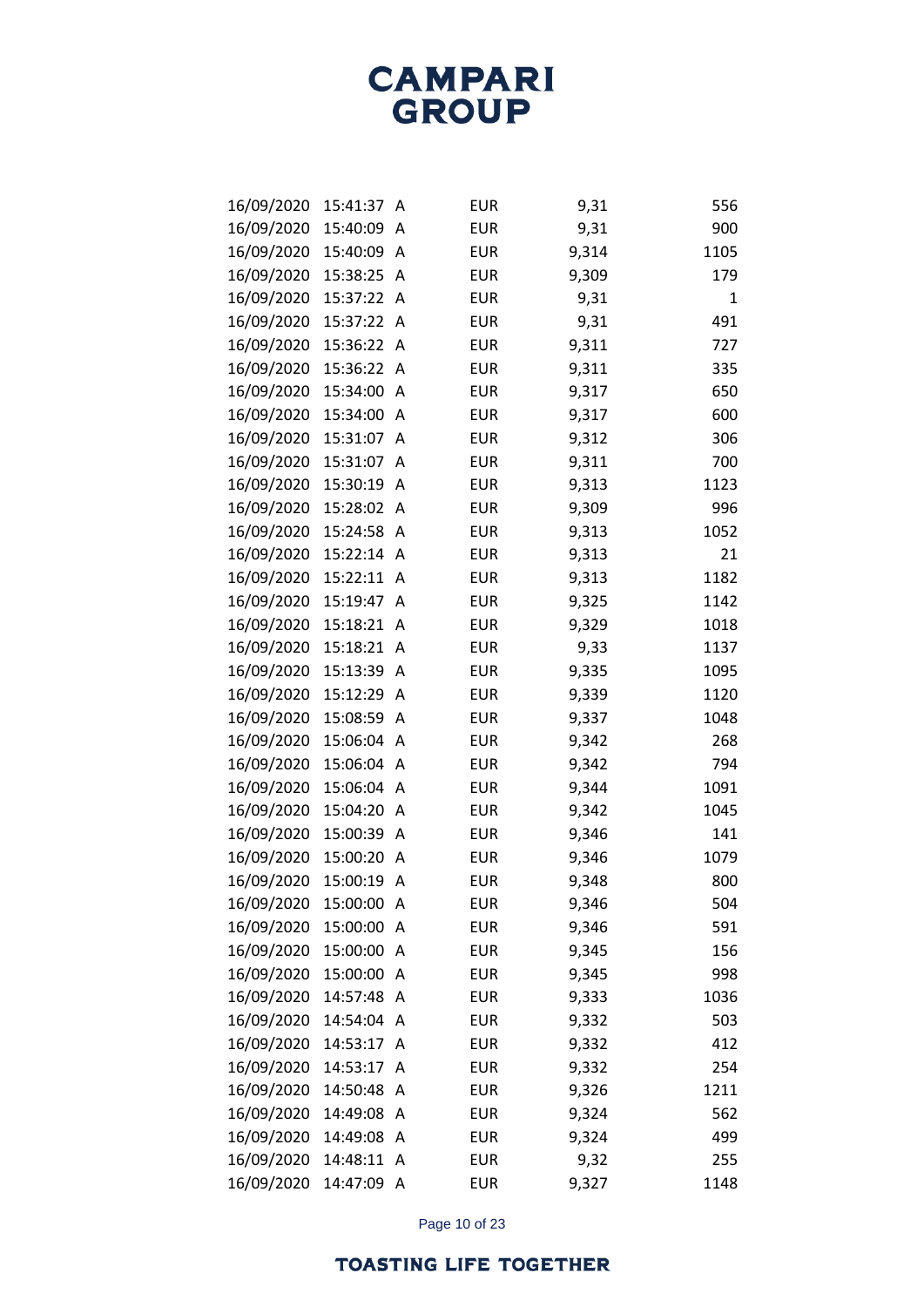| 16/09/2020 | 14:43:46 | A | <b>EUR</b> | 9,324 | 1124 |
|------------|----------|---|------------|-------|------|
| 16/09/2020 | 14:42:44 | A | <b>EUR</b> | 9,327 | 442  |
| 16/09/2020 | 14:41:38 | Α | <b>EUR</b> | 9,325 | 1224 |
| 16/09/2020 | 14:41:38 | A | <b>EUR</b> | 9,327 | 1150 |
| 16/09/2020 | 14:38:20 | A | <b>EUR</b> | 9,32  | 728  |
| 16/09/2020 | 14:37:15 | A | <b>EUR</b> | 9,314 | 619  |
| 16/09/2020 | 14:34:36 | Α | <b>EUR</b> | 9,315 | 1100 |
| 16/09/2020 | 14:34:36 | Α | <b>EUR</b> | 9,315 | 43   |
| 16/09/2020 | 14:34:06 | A | <b>EUR</b> | 9,319 | 800  |
| 16/09/2020 | 14:31:20 | A | <b>EUR</b> | 9,313 | 1074 |
| 16/09/2020 | 14:30:39 | Α | <b>EUR</b> | 9,313 | 20   |
| 16/09/2020 | 14:29:09 | Α | <b>EUR</b> | 9,316 | 562  |
| 16/09/2020 | 14:29:09 | A | <b>EUR</b> | 9,316 | 553  |
| 16/09/2020 | 14:24:59 | A | <b>EUR</b> | 9,317 | 115  |
| 16/09/2020 | 14:24:59 | Α | <b>EUR</b> | 9,317 | 900  |
| 16/09/2020 | 14:23:36 | Α | <b>EUR</b> | 9,319 | 700  |
| 16/09/2020 | 14:14:56 | A | <b>EUR</b> | 9,32  | 1213 |
| 16/09/2020 | 14:14:11 | Α | <b>EUR</b> | 9,321 | 250  |
| 16/09/2020 | 14:09:55 | Α | <b>EUR</b> | 9,323 | 900  |
| 16/09/2020 | 14:09:24 | Α | <b>EUR</b> | 9,327 | 206  |
| 16/09/2020 | 14:09:24 | A | <b>EUR</b> | 9,326 | 900  |
| 16/09/2020 | 14:07:46 | Α | <b>EUR</b> | 9,327 | 1156 |
| 16/09/2020 | 14:00:56 | Α | <b>EUR</b> | 9,319 | 182  |
| 16/09/2020 | 14:00:55 | Α | <b>EUR</b> | 9,319 | 73   |
| 16/09/2020 | 13:55:38 | Α | <b>EUR</b> | 9,321 | 1229 |
| 16/09/2020 | 13:53:00 | Α | <b>EUR</b> | 9,32  | 216  |
| 16/09/2020 | 13:53:00 | Α | <b>EUR</b> | 9,32  | 877  |
| 16/09/2020 | 13:52:06 | A | <b>EUR</b> | 9,319 | 1200 |
| 16/09/2020 | 13:41:04 | A | <b>EUR</b> | 9,304 | 1186 |
| 16/09/2020 | 13:17:11 | Α | <b>EUR</b> | 9,297 | 1022 |
| 16/09/2020 | 13:15:07 | A | <b>EUR</b> | 9,282 | 1057 |
| 16/09/2020 | 13:09:39 | Α | <b>EUR</b> | 9,25  | 230  |
| 16/09/2020 | 12:51:07 | Α | <b>EUR</b> | 9,248 | 117  |
| 16/09/2020 | 12:51:07 | Α | <b>EUR</b> | 9,248 | 373  |
| 16/09/2020 | 12:51:06 | A | <b>EUR</b> | 9,248 | 486  |
| 16/09/2020 | 12:51:04 | A | <b>EUR</b> | 9,248 | 226  |
| 16/09/2020 | 12:43:52 | A | <b>EUR</b> | 9,277 | 1139 |
| 16/09/2020 | 12:35:10 | Α | <b>EUR</b> | 9,29  | 800  |
| 16/09/2020 | 12:28:38 | A | <b>EUR</b> | 9,3   | 1014 |
| 16/09/2020 | 12:25:24 | A | <b>EUR</b> | 9,3   | 1507 |
| 16/09/2020 | 12:25:24 | A | <b>EUR</b> | 9,3   | 1224 |
| 16/09/2020 | 12:25:24 | A | <b>EUR</b> | 9,3   | 1231 |
| 16/09/2020 | 12:25:24 | A | <b>EUR</b> | 9,3   | 1010 |

Page 11 of 23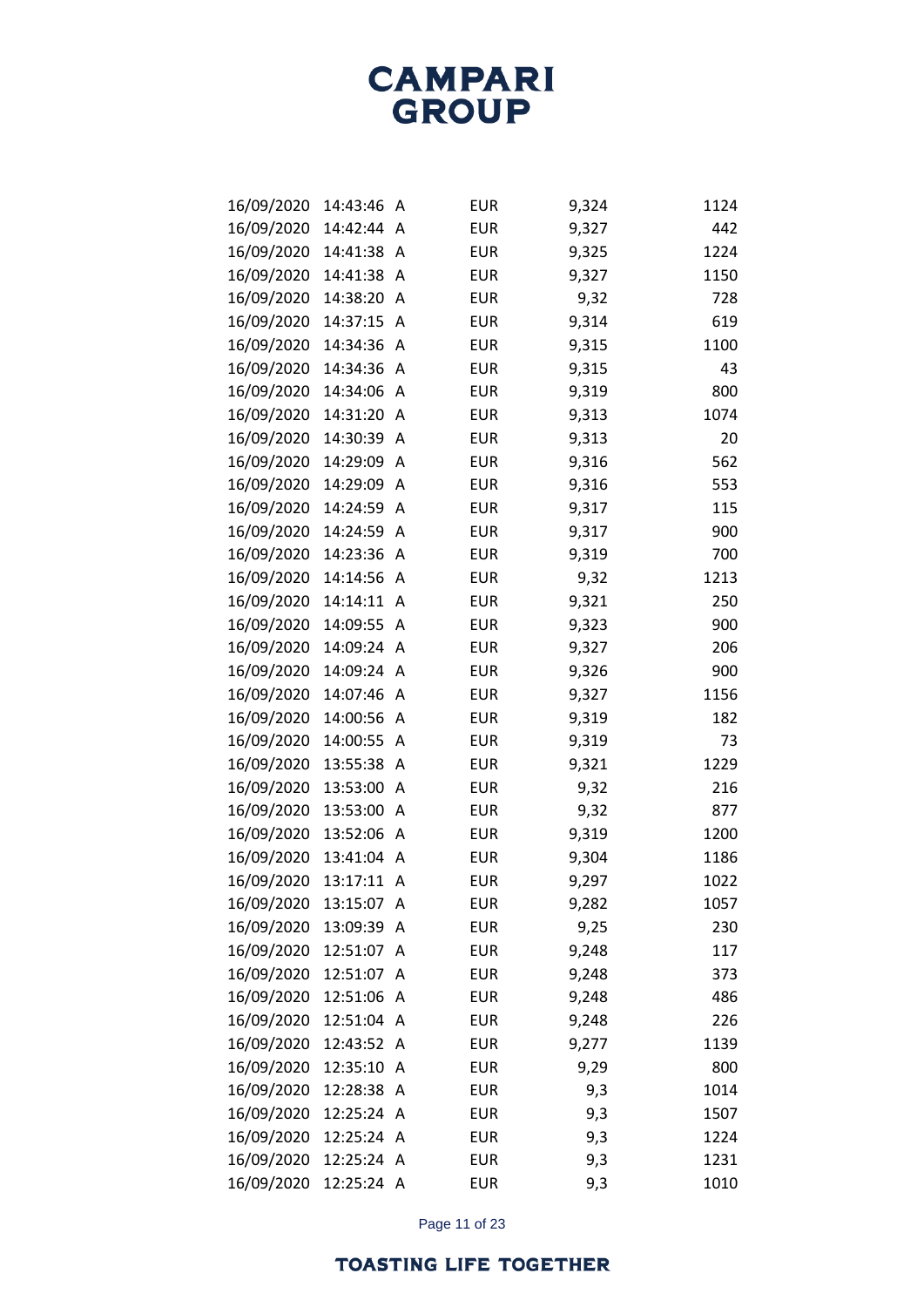| 16/09/2020 | 12:25:24 | A            | <b>EUR</b> | 9,3   | 1043 |
|------------|----------|--------------|------------|-------|------|
| 16/09/2020 | 12:25:24 | A            | <b>EUR</b> | 9,3   | 1168 |
| 16/09/2020 | 12:25:24 | A            | <b>EUR</b> | 9,3   | 1004 |
| 16/09/2020 | 12:25:24 | A            | <b>EUR</b> | 9,3   | 999  |
| 16/09/2020 | 12:25:24 | A            | <b>EUR</b> | 9,3   | 999  |
| 16/09/2020 | 12:25:24 | A            | <b>EUR</b> | 9,3   | 1116 |
| 16/09/2020 | 12:25:24 | A            | <b>EUR</b> | 9,3   | 893  |
| 16/09/2020 | 12:25:06 | Α            | <b>EUR</b> | 9,3   | 35   |
| 16/09/2020 | 12:25:06 | A            | <b>EUR</b> | 9,3   | 179  |
| 16/09/2020 | 10:00:28 | A            | <b>EUR</b> | 9,3   | 687  |
| 16/09/2020 | 10:00:28 | A            | <b>EUR</b> | 9,3   | 311  |
| 17/09/2020 | 12:37:59 | Α            | <b>EUR</b> | 9,35  | 9    |
| 17/09/2020 | 12:37:59 | A            | <b>EUR</b> | 9,35  | 1054 |
| 17/09/2020 | 12:35:14 | A            | <b>EUR</b> | 9,345 | 487  |
| 17/09/2020 | 12:35:14 | A            | <b>EUR</b> | 9,345 | 638  |
| 17/09/2020 | 12:35:14 | A            | <b>EUR</b> | 9,346 | 735  |
| 17/09/2020 | 12:35:14 | A            | <b>EUR</b> | 9,346 | 335  |
| 17/09/2020 | 12:23:42 | Α            | <b>EUR</b> | 9,34  | 374  |
| 17/09/2020 | 12:23:42 | Α            | <b>EUR</b> | 9,339 | 750  |
| 17/09/2020 | 12:23:42 | Α            | <b>EUR</b> | 9,339 | 216  |
| 17/09/2020 | 12:23:42 | A            | <b>EUR</b> | 9,339 | 922  |
| 17/09/2020 | 12:23:16 | Α            | <b>EUR</b> | 9,342 | 108  |
| 17/09/2020 | 12:18:50 | Α            | <b>EUR</b> | 9,341 | 750  |
| 17/09/2020 | 12:14:53 | Α            | <b>EUR</b> | 9,34  | 1126 |
| 17/09/2020 | 12:14:00 | A            | <b>EUR</b> | 9,341 | 95   |
| 17/09/2020 | 12:11:06 | Α            | <b>EUR</b> | 9,34  | 1095 |
| 17/09/2020 | 12:00:05 | Α            | <b>EUR</b> | 9,327 | 267  |
| 17/09/2020 | 12:00:05 | Α            | <b>EUR</b> | 9,327 | 800  |
| 17/09/2020 | 12:00:05 | A            | <b>EUR</b> | 9,326 | 524  |
| 17/09/2020 | 12:00:05 | Α            | <b>EUR</b> | 9,326 | 546  |
| 17/09/2020 | 11:58:47 | A            | <b>EUR</b> | 9,326 | 238  |
| 17/09/2020 | 11:58:47 | A            | <b>EUR</b> | 9,326 | 417  |
| 17/09/2020 | 11:58:00 | A            | <b>EUR</b> | 9,324 | 68   |
| 17/09/2020 | 11:52:30 | A            | <b>EUR</b> | 9,325 | 1001 |
| 17/09/2020 | 11:48:02 | A            | <b>EUR</b> | 9,326 | 273  |
| 17/09/2020 | 11:48:02 | A            | <b>EUR</b> | 9,326 | 900  |
| 17/09/2020 | 11:45:21 | A            | <b>EUR</b> | 9,338 | 1118 |
| 17/09/2020 | 11:43:59 | A            | <b>EUR</b> | 9,338 | 1225 |
| 17/09/2020 | 11:33:15 | A            | <b>EUR</b> | 9,33  | 1219 |
| 17/09/2020 | 11:31:40 | A            | <b>EUR</b> | 9,334 | 900  |
| 17/09/2020 | 11:30:59 | A            | <b>EUR</b> | 9,338 | 46   |
| 17/09/2020 | 11:30:59 | A            | <b>EUR</b> | 9,338 | 1187 |
| 17/09/2020 | 11:29:50 | $\mathsf{A}$ | <b>EUR</b> | 9,335 | 35   |

Page 12 of 23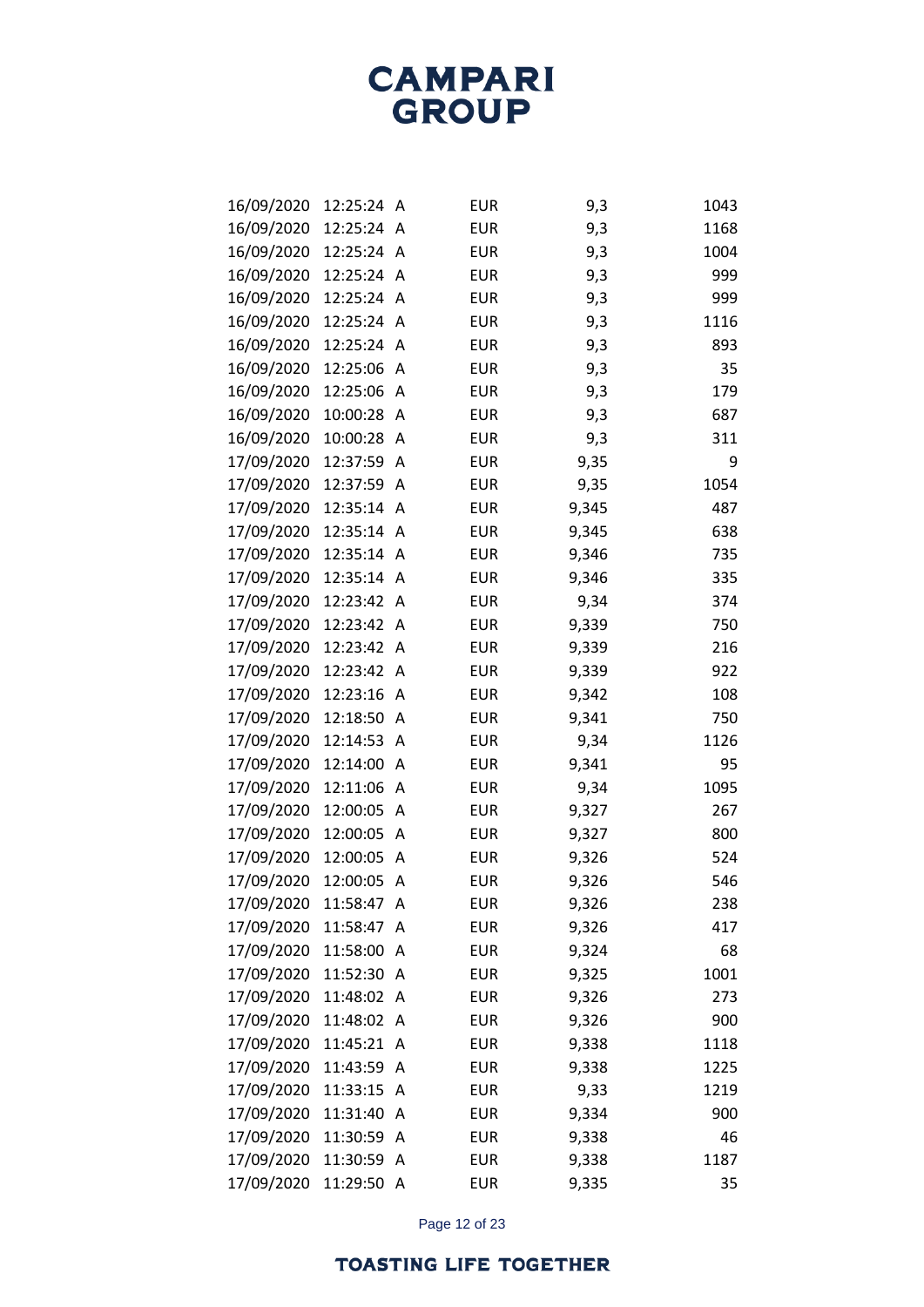| 17/09/2020 | 11:25:59 | Α | <b>EUR</b> | 9,34  | 800  |
|------------|----------|---|------------|-------|------|
| 17/09/2020 | 11:23:48 | A | <b>EUR</b> | 9,339 | 419  |
| 17/09/2020 | 11:23:48 | Α | <b>EUR</b> | 9,339 | 718  |
| 17/09/2020 | 11:20:06 | Α | <b>EUR</b> | 9,33  | 1234 |
| 17/09/2020 | 11:16:08 | A | <b>EUR</b> | 9,331 | 906  |
| 17/09/2020 | 11:15:44 | A | <b>EUR</b> | 9,331 | 201  |
| 17/09/2020 | 11:14:31 | Α | <b>EUR</b> | 9,345 | 1053 |
| 17/09/2020 | 11:11:40 | Α | <b>EUR</b> | 9,339 | 850  |
| 17/09/2020 | 11:11:40 | A | <b>EUR</b> | 9,338 | 1053 |
| 17/09/2020 | 11:10:01 | Α | <b>EUR</b> | 9,338 | 1135 |
| 17/09/2020 | 11:09:55 | Α | <b>EUR</b> | 9,34  | 900  |
| 17/09/2020 | 11:08:31 | Α | <b>EUR</b> | 9,34  | 1111 |
| 17/09/2020 | 11:07:46 | A | <b>EUR</b> | 9,341 | 168  |
| 17/09/2020 | 11:05:49 | A | <b>EUR</b> | 9,332 | 616  |
| 17/09/2020 | 11:04:41 | Α | <b>EUR</b> | 9,327 | 1212 |
| 17/09/2020 | 11:03:26 | Α | <b>EUR</b> | 9,319 | 1093 |
| 17/09/2020 | 11:01:38 | A | <b>EUR</b> | 9,306 | 836  |
| 17/09/2020 | 10:58:25 | Α | <b>EUR</b> | 9,311 | 900  |
| 17/09/2020 | 10:56:12 | Α | <b>EUR</b> | 9,317 | 1001 |
| 17/09/2020 | 10:55:47 | Α | <b>EUR</b> | 9,319 | 693  |
| 17/09/2020 | 10:49:26 | A | <b>EUR</b> | 9,319 | 250  |
| 17/09/2020 | 10:49:26 | Α | <b>EUR</b> | 9,318 | 650  |
| 17/09/2020 | 10:49:07 | Α | <b>EUR</b> | 9,32  | 300  |
| 17/09/2020 | 10:45:18 | Α | <b>EUR</b> | 9,321 | 1103 |
| 17/09/2020 | 10:41:08 | A | <b>EUR</b> | 9,321 | 1166 |
| 17/09/2020 | 10:37:50 | Α | <b>EUR</b> | 9,32  | 1304 |
| 17/09/2020 | 10:36:10 | Α | <b>EUR</b> | 9,323 | 1023 |
| 17/09/2020 | 10:35:41 | Α | <b>EUR</b> | 9,323 | 76   |
| 17/09/2020 | 10:33:31 | A | <b>EUR</b> | 9,321 | 327  |
| 17/09/2020 | 10:32:37 | Α | <b>EUR</b> | 9,321 | 527  |
| 17/09/2020 | 10:32:37 | A | <b>EUR</b> | 9,321 | 14   |
| 17/09/2020 | 10:31:56 | Α | <b>EUR</b> | 9,321 | 244  |
| 17/09/2020 | 10:31:56 | Α | <b>EUR</b> | 9,321 | 800  |
| 17/09/2020 | 10:27:58 | A | <b>EUR</b> | 9,328 | 900  |
| 17/09/2020 | 10:24:46 | A | <b>EUR</b> | 9,332 | 162  |
| 17/09/2020 | 10:24:46 | A | <b>EUR</b> | 9,331 | 1000 |
| 17/09/2020 | 10:19:36 | A | <b>EUR</b> | 9,32  | 1086 |
| 17/09/2020 | 10:15:04 | A | <b>EUR</b> | 9,327 | 1081 |
| 17/09/2020 | 10:15:04 | A | <b>EUR</b> | 9,327 | 81   |
| 17/09/2020 | 10:14:23 | Α | <b>EUR</b> | 9,33  | 1046 |
| 17/09/2020 | 10:13:38 | Α | <b>EUR</b> | 9,328 | 1074 |
| 17/09/2020 | 10:10:38 | Α | <b>EUR</b> | 9,309 | 1139 |
| 17/09/2020 | 10:09:10 | Α | <b>EUR</b> | 9,317 | 1049 |

Page 13 of 23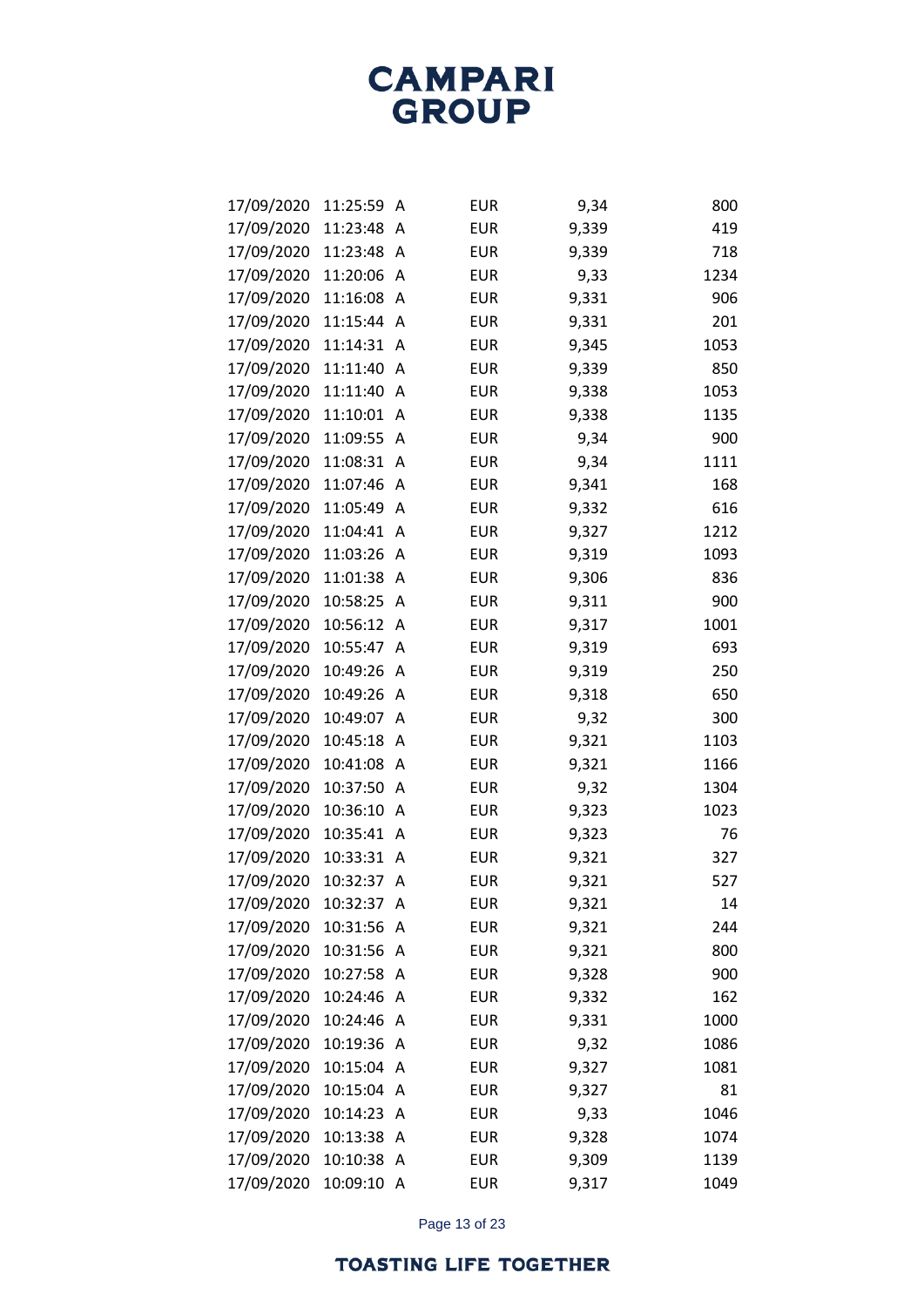| 17/09/2020 | 10:09:10 | Α | <b>EUR</b> | 9,317 | 109  |
|------------|----------|---|------------|-------|------|
| 17/09/2020 | 10:08:32 | Α | <b>EUR</b> | 9,32  | 3198 |
| 17/09/2020 | 10:08:27 | Α | <b>EUR</b> | 9,318 | 20   |
| 17/09/2020 | 10:06:31 | Α | <b>EUR</b> | 9,33  | 1198 |
| 17/09/2020 | 10:05:38 | Α | <b>EUR</b> | 9,335 | 1123 |
| 17/09/2020 | 10:04:03 | A | <b>EUR</b> | 9,333 | 1116 |
| 17/09/2020 | 10:02:04 | Α | <b>EUR</b> | 9,317 | 155  |
| 17/09/2020 | 10:02:04 | Α | <b>EUR</b> | 9,316 | 900  |
| 17/09/2020 | 10:02:04 | A | <b>EUR</b> | 9,316 | 686  |
| 17/09/2020 | 10:02:04 | A | <b>EUR</b> | 9,316 | 348  |
| 17/09/2020 | 10:01:22 | Α | <b>EUR</b> | 9,313 | 1232 |
| 17/09/2020 | 10:01:22 | Α | <b>EUR</b> | 9,313 | 1176 |
| 17/09/2020 | 09:53:57 | A | <b>EUR</b> | 9,29  | 1850 |
| 17/09/2020 | 09:53:57 | Α | <b>EUR</b> | 9,29  | 1907 |
| 17/09/2020 | 09:52:26 | Α | <b>EUR</b> | 9,286 | 900  |
| 17/09/2020 | 09:52:26 | Α | <b>EUR</b> | 9,286 | 241  |
| 17/09/2020 | 09:52:11 | Α | <b>EUR</b> | 9,286 | 948  |
| 17/09/2020 | 09:50:56 | Α | <b>EUR</b> | 9,288 | 1298 |
| 17/09/2020 | 09:50:48 | Α | <b>EUR</b> | 9,29  | 182  |
| 17/09/2020 | 09:49:22 | Α | <b>EUR</b> | 9,29  | 974  |
| 17/09/2020 | 09:48:05 | A | <b>EUR</b> | 9,293 | 566  |
| 17/09/2020 | 09:48:05 | Α | <b>EUR</b> | 9,293 | 564  |
| 17/09/2020 | 09:46:05 | Α | <b>EUR</b> | 9,298 | 430  |
| 17/09/2020 | 09:46:05 | Α | <b>EUR</b> | 9,298 | 800  |
| 17/09/2020 | 09:46:05 | Α | <b>EUR</b> | 9,298 | 1145 |
| 17/09/2020 | 09:39:05 | Α | <b>EUR</b> | 9,268 | 1180 |
| 17/09/2020 | 09:36:06 | Α | <b>EUR</b> | 9,277 | 1205 |
| 17/09/2020 | 09:32:05 | Α | <b>EUR</b> | 9,284 | 1121 |
| 17/09/2020 | 09:31:04 | A | <b>EUR</b> | 9,289 | 279  |
| 17/09/2020 | 09:31:04 | Α | <b>EUR</b> | 9,289 | 900  |
| 17/09/2020 | 09:31:04 | A | <b>EUR</b> | 9,29  | 1187 |
| 17/09/2020 | 09:26:21 | Α | <b>EUR</b> | 9,276 | 455  |
| 17/09/2020 | 09:26:21 | A | <b>EUR</b> | 9,276 | 276  |
| 17/09/2020 | 09:26:21 | A | <b>EUR</b> | 9,276 | 321  |
| 17/09/2020 | 09:21:50 | A | <b>EUR</b> | 9,283 | 470  |
| 17/09/2020 | 09:21:50 | Α | <b>EUR</b> | 9,282 | 750  |
| 17/09/2020 | 09:21:50 | Α | <b>EUR</b> | 9,285 | 161  |
| 17/09/2020 | 09:21:50 | Α | <b>EUR</b> | 9,285 | 1032 |
| 17/09/2020 | 09:14:09 | Α | <b>EUR</b> | 9,285 | 796  |
| 17/09/2020 | 09:14:09 | Α | <b>EUR</b> | 9,285 | 296  |
| 17/09/2020 | 09:12:46 | Α | <b>EUR</b> | 9,29  | 553  |
| 17/09/2020 | 09:12:46 | Α | <b>EUR</b> | 9,29  | 565  |
| 17/09/2020 | 09:12:46 | A | <b>EUR</b> | 9,297 | 1163 |

Page 14 of 23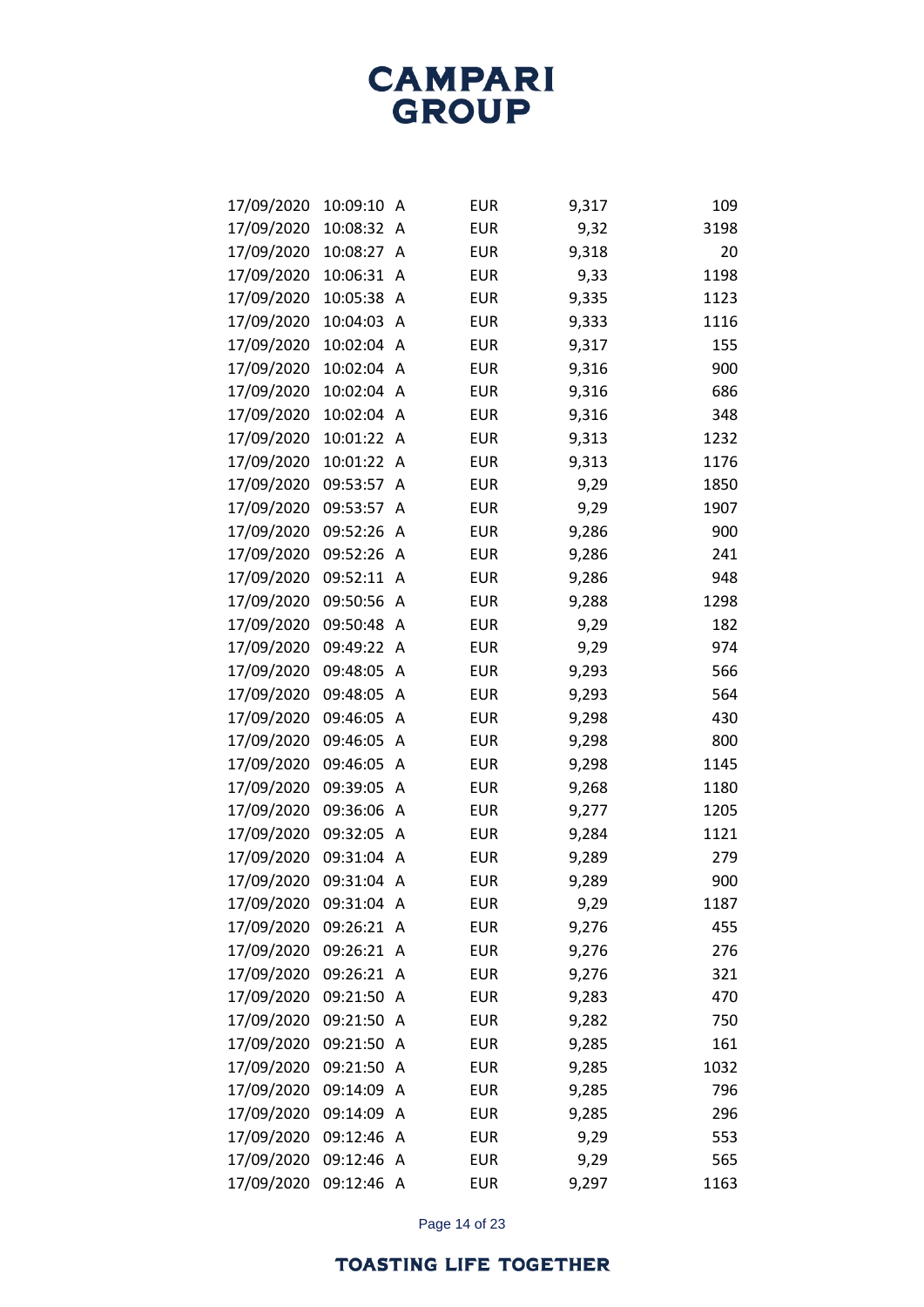| 17/09/2020 | 09:10:02 | Α | <b>EUR</b> | 9,302 | 1204 |
|------------|----------|---|------------|-------|------|
| 17/09/2020 | 09:09:17 | A | <b>EUR</b> | 9,3   | 30   |
| 17/09/2020 | 08:58:41 | Α | <b>EUR</b> | 9,301 | 1225 |
| 17/09/2020 | 08:58:41 | Α | <b>EUR</b> | 9,3   | 862  |
| 17/09/2020 | 08:58:41 | Α | <b>EUR</b> | 9,3   | 286  |
| 17/09/2020 | 08:56:23 | A | <b>EUR</b> | 9,298 | 1013 |
| 17/09/2020 | 08:56:22 | Α | <b>EUR</b> | 9,3   | 1050 |
| 17/09/2020 | 08:52:39 | Α | <b>EUR</b> | 9,298 | 918  |
| 17/09/2020 | 08:52:39 | A | <b>EUR</b> | 9,298 | 295  |
| 17/09/2020 | 08:51:53 | Α | <b>EUR</b> | 9,3   | 1553 |
| 17/09/2020 | 08:51:53 | Α | <b>EUR</b> | 9,3   | 1201 |
| 17/09/2020 | 08:51:53 | Α | <b>EUR</b> | 9,3   | 1056 |
| 17/09/2020 | 08:51:53 | Α | <b>EUR</b> | 9,3   | 1229 |
| 17/09/2020 | 08:51:53 | Α | <b>EUR</b> | 9,3   | 227  |
| 17/09/2020 | 08:51:53 | Α | <b>EUR</b> | 9,3   | 860  |
| 17/09/2020 | 08:51:53 | Α | <b>EUR</b> | 9,3   | 645  |
| 17/09/2020 | 08:44:39 | A | <b>EUR</b> | 9,3   | 1030 |
| 17/09/2020 | 08:44:39 | A | <b>EUR</b> | 9,3   | 510  |
| 17/09/2020 | 08:35:22 | Α | <b>EUR</b> | 9,291 | 1158 |
| 17/09/2020 | 08:31:25 | Α | <b>EUR</b> | 9,294 | 1192 |
| 17/09/2020 | 08:31:02 | A | <b>EUR</b> | 9,297 | 1240 |
| 17/09/2020 | 08:30:39 | Α | <b>EUR</b> | 9,3   | 1056 |
| 17/09/2020 | 08:30:39 | Α | <b>EUR</b> | 9,3   | 43   |
| 17/09/2020 | 08:30:39 | Α | <b>EUR</b> | 9,3   | 1106 |
| 17/09/2020 | 08:23:31 | Α | <b>EUR</b> | 9,272 | 1191 |
| 17/09/2020 | 08:22:31 | Α | <b>EUR</b> | 9,273 | 1128 |
| 17/09/2020 | 08:21:25 | Α | <b>EUR</b> | 9,265 | 380  |
| 17/09/2020 | 08:21:25 | Α | <b>EUR</b> | 9,265 | 808  |
| 17/09/2020 | 08:20:22 | Α | <b>EUR</b> | 9,268 | 1111 |
| 17/09/2020 | 08:16:49 | Α | <b>EUR</b> | 9,267 | 585  |
| 17/09/2020 | 08:16:49 | A | <b>EUR</b> | 9,267 | 503  |
| 17/09/2020 | 08:14:52 | Α | <b>EUR</b> | 9,267 | 1044 |
| 17/09/2020 | 08:14:52 | Α | <b>EUR</b> | 9,267 | 142  |
| 17/09/2020 | 08:13:48 | Α | <b>EUR</b> | 9,27  | 1206 |
| 17/09/2020 | 08:13:48 | A | <b>EUR</b> | 9,269 | 1359 |
| 17/09/2020 | 08:11:37 | A | <b>EUR</b> | 9,273 | 1245 |
| 18/09/2020 | 16:27:59 | Α | <b>EUR</b> | 9,38  | 839  |
| 18/09/2020 | 16:27:59 | Α | <b>EUR</b> | 9,38  | 550  |
| 18/09/2020 | 16:27:01 | A | <b>EUR</b> | 9,357 | 1076 |
| 18/09/2020 | 16:27:01 | A | <b>EUR</b> | 9,357 | 1027 |
| 18/09/2020 | 16:25:44 | Α | <b>EUR</b> | 9,341 | 1019 |
| 18/09/2020 | 16:25:32 | A | <b>EUR</b> | 9,339 | 228  |
| 18/09/2020 | 16:24:04 | A | <b>EUR</b> | 9,345 | 712  |

Page 15 of 23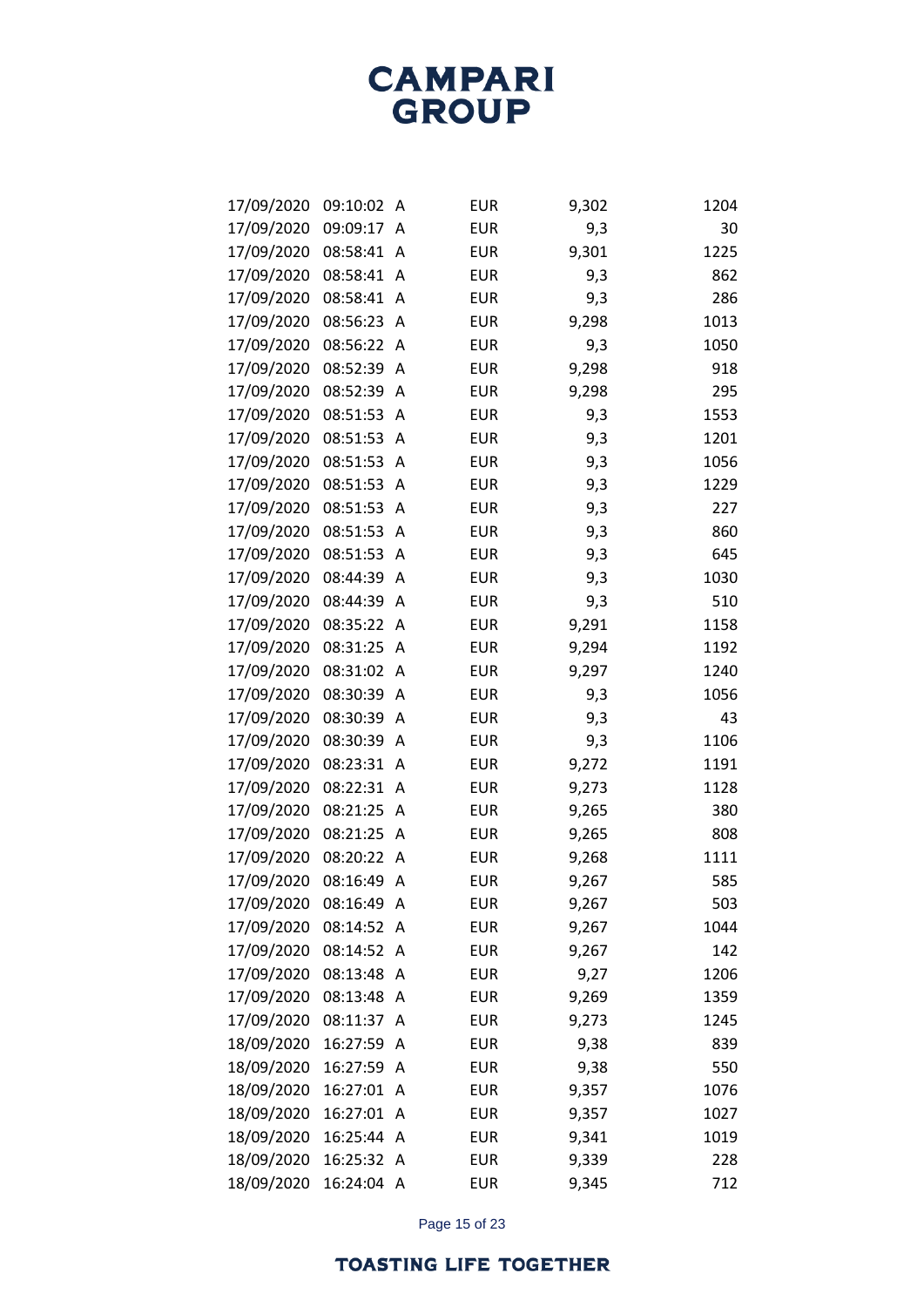| 18/09/2020 | 16:24:04 | А | <b>EUR</b> | 9,345 | 400         |
|------------|----------|---|------------|-------|-------------|
| 18/09/2020 | 16:24:00 | A | <b>EUR</b> | 9,347 | 1033        |
| 18/09/2020 | 16:23:23 | Α | <b>EUR</b> | 9,348 | 27          |
| 18/09/2020 | 16:23:22 | Α | <b>EUR</b> | 9,348 | $\mathbf 1$ |
| 18/09/2020 | 16:21:40 | A | <b>EUR</b> | 9,348 | 900         |
| 18/09/2020 | 16:21:26 | A | <b>EUR</b> | 9,349 | 1180        |
| 18/09/2020 | 16:19:59 | A | <b>EUR</b> | 9,348 | 911         |
| 18/09/2020 | 16:19:59 | Α | <b>EUR</b> | 9,348 | 211         |
| 18/09/2020 | 16:19:58 | A | <b>EUR</b> | 9,349 | 1           |
| 18/09/2020 | 16:19:12 | Α | <b>EUR</b> | 9,35  | 900         |
| 18/09/2020 | 16:19:12 | Α | <b>EUR</b> | 9,35  | 1077        |
| 18/09/2020 | 16:16:10 | Α | <b>EUR</b> | 9,351 | 900         |
| 18/09/2020 | 16:16:10 | A | <b>EUR</b> | 9,351 | 147         |
| 18/09/2020 | 16:16:10 | A | <b>EUR</b> | 9,351 | 1023        |
| 18/09/2020 | 16:12:02 | Α | <b>EUR</b> | 9,343 | 1019        |
| 18/09/2020 | 16:12:02 | Α | <b>EUR</b> | 9,342 | 964         |
| 18/09/2020 | 16:12:02 | A | <b>EUR</b> | 9,342 | 1159        |
| 18/09/2020 | 16:12:02 | Α | <b>EUR</b> | 9,342 | 171         |
| 18/09/2020 | 16:09:32 | Α | <b>EUR</b> | 9,355 | 900         |
| 18/09/2020 | 16:09:32 | Α | <b>EUR</b> | 9,355 | 1131        |
| 18/09/2020 | 16:05:58 | А | <b>EUR</b> | 9,36  | 1004        |
| 18/09/2020 | 16:05:55 | Α | <b>EUR</b> | 9,364 | 900         |
| 18/09/2020 | 16:05:55 | Α | <b>EUR</b> | 9,364 | 246         |
| 18/09/2020 | 16:05:54 | Α | <b>EUR</b> | 9,363 | 1176        |
| 18/09/2020 | 16:04:23 | А | <b>EUR</b> | 9,351 | 331         |
| 18/09/2020 | 16:04:23 | Α | <b>EUR</b> | 9,351 | 39          |
| 18/09/2020 | 16:04:23 | Α | <b>EUR</b> | 9,351 | 13          |
| 18/09/2020 | 16:04:23 | Α | <b>EUR</b> | 9,351 | 28          |
| 18/09/2020 | 16:04:08 | А | <b>EUR</b> | 9,35  | 251         |
| 18/09/2020 | 16:04:07 | Α | <b>EUR</b> | 9,35  | 217         |
| 18/09/2020 | 16:01:27 | A | <b>EUR</b> | 9,346 | 1016        |
| 18/09/2020 | 15:59:02 | Α | <b>EUR</b> | 9,36  | 800         |
| 18/09/2020 | 15:59:02 | Α | <b>EUR</b> | 9,36  | 235         |
| 18/09/2020 | 15:59:02 | Α | <b>EUR</b> | 9,36  | 74          |
| 18/09/2020 | 15:58:59 | А | <b>EUR</b> | 9,362 | 181         |
| 18/09/2020 | 15:58:59 | А | <b>EUR</b> | 9,362 | 900         |
| 18/09/2020 | 15:58:59 | Α | <b>EUR</b> | 9,361 | 1043        |
| 18/09/2020 | 15:58:59 | Α | <b>EUR</b> | 9,361 | 123         |
| 18/09/2020 | 15:54:23 | A | <b>EUR</b> | 9,343 | 1234        |
| 18/09/2020 | 15:53:28 | Α | <b>EUR</b> | 9,349 | 1060        |
| 18/09/2020 | 15:52:22 | Α | <b>EUR</b> | 9,361 | 83          |
| 18/09/2020 | 15:52:22 | Α | <b>EUR</b> | 9,361 | 900         |
| 18/09/2020 | 15:50:23 | Α | <b>EUR</b> | 9,36  | 324         |

Page 16 of 23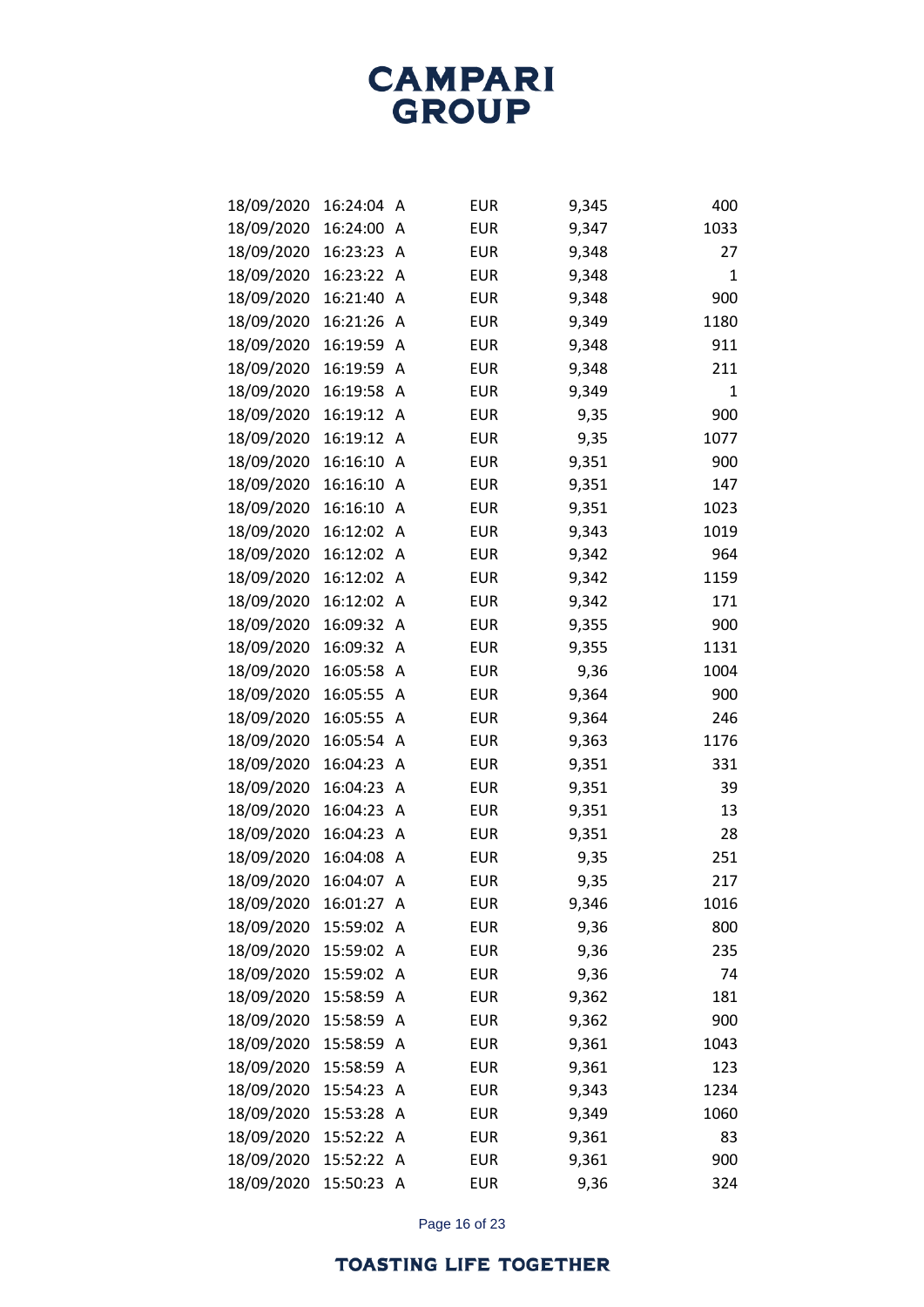| 18/09/2020 | 15:50:23 | Α | <b>EUR</b> | 9,36  | 800  |
|------------|----------|---|------------|-------|------|
| 18/09/2020 | 15:50:23 | A | <b>EUR</b> | 9,36  | 552  |
| 18/09/2020 | 15:50:23 | Α | <b>EUR</b> | 9,36  | 576  |
| 18/09/2020 | 15:48:01 | Α | <b>EUR</b> | 9,36  | 1082 |
| 18/09/2020 | 15:47:47 | A | <b>EUR</b> | 9,365 | 327  |
| 18/09/2020 | 15:47:47 | A | <b>EUR</b> | 9,365 | 899  |
| 18/09/2020 | 15:45:32 | Α | <b>EUR</b> | 9,365 | 541  |
| 18/09/2020 | 15:45:32 | Α | <b>EUR</b> | 9,365 | 11   |
| 18/09/2020 | 15:45:32 | A | <b>EUR</b> | 9,364 | 2    |
| 18/09/2020 | 15:45:08 | Α | <b>EUR</b> | 9,363 | 229  |
| 18/09/2020 | 15:45:08 | Α | <b>EUR</b> | 9,363 | 368  |
| 18/09/2020 | 15:45:08 | A | <b>EUR</b> | 9,363 | 104  |
| 18/09/2020 | 15:44:35 | A | <b>EUR</b> | 9,362 | 115  |
| 18/09/2020 | 15:41:03 | A | <b>EUR</b> | 9,353 | 243  |
| 18/09/2020 | 15:39:20 | A | <b>EUR</b> | 9,355 | 224  |
| 18/09/2020 | 15:39:20 | A | <b>EUR</b> | 9,355 | 224  |
| 18/09/2020 | 15:39:20 | A | <b>EUR</b> | 9,355 | 800  |
| 18/09/2020 | 15:39:20 | Α | <b>EUR</b> | 9,355 | 224  |
| 18/09/2020 | 15:39:20 | A | <b>EUR</b> | 9,354 | 1156 |
| 18/09/2020 | 15:37:45 | A | <b>EUR</b> | 9,354 | 1025 |
| 18/09/2020 | 15:35:26 | A | <b>EUR</b> | 9,35  | 1216 |
| 18/09/2020 | 15:35:23 | Α | <b>EUR</b> | 9,36  | 205  |
| 18/09/2020 | 15:35:23 | Α | <b>EUR</b> | 9,36  | 830  |
| 18/09/2020 | 15:35:23 | A | <b>EUR</b> | 9,36  | 1014 |
| 18/09/2020 | 15:35:23 | A | <b>EUR</b> | 9,36  | 1235 |
| 18/09/2020 | 15:35:23 | Α | <b>EUR</b> | 9,36  | 1157 |
| 18/09/2020 | 15:35:23 | Α | <b>EUR</b> | 9,36  | 635  |
| 18/09/2020 | 15:35:23 | Α | <b>EUR</b> | 9,36  | 800  |
| 18/09/2020 | 15:35:23 | A | <b>EUR</b> | 9,36  | 491  |
| 18/09/2020 | 15:35:23 | Α | <b>EUR</b> | 9,36  | 34   |
| 18/09/2020 | 15:35:23 | A | <b>EUR</b> | 9,36  | 309  |
| 18/09/2020 | 15:35:23 | A | <b>EUR</b> | 9,36  | 1074 |
| 18/09/2020 | 15:35:23 | A | <b>EUR</b> | 9,36  | 1189 |
| 18/09/2020 | 15:35:23 | Α | <b>EUR</b> | 9,36  | 1222 |
| 18/09/2020 | 15:35:23 | A | <b>EUR</b> | 9,36  | 1118 |
| 18/09/2020 | 15:35:23 | A | <b>EUR</b> | 9,36  | 1209 |
| 18/09/2020 | 15:35:23 | A | <b>EUR</b> | 9,36  | 500  |
| 18/09/2020 | 15:35:13 | Α | <b>EUR</b> | 9,36  | 551  |
| 18/09/2020 | 15:35:13 | A | <b>EUR</b> | 9,36  | 1137 |
| 18/09/2020 | 15:33:43 | A | <b>EUR</b> | 9,37  | 794  |
| 18/09/2020 | 15:33:40 | A | <b>EUR</b> | 9,37  | 270  |
| 18/09/2020 | 15:30:55 | A | <b>EUR</b> | 9,371 | 1082 |
| 18/09/2020 | 15:29:58 | A | <b>EUR</b> | 9,38  | 1058 |

Page 17 of 23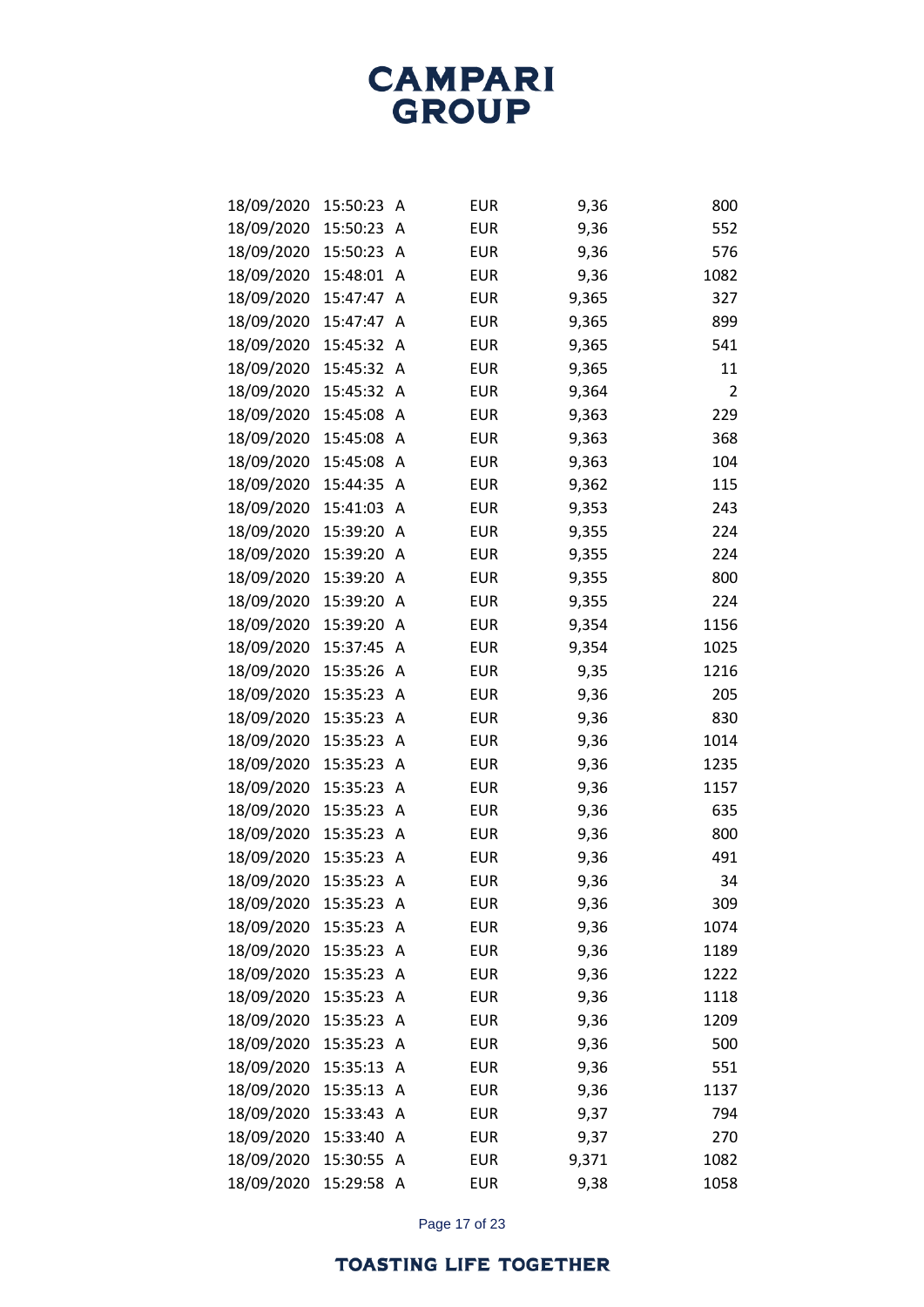| 18/09/2020 | 15:28:53 | Α | <b>EUR</b> | 9,377 | 149  |
|------------|----------|---|------------|-------|------|
| 18/09/2020 | 15:28:53 | Α | <b>EUR</b> | 9,377 | 96   |
| 18/09/2020 | 15:25:43 | Α | <b>EUR</b> | 9,38  | 435  |
| 18/09/2020 | 15:25:32 | Α | <b>EUR</b> | 9,38  | 795  |
| 18/09/2020 | 15:23:01 | Α | <b>EUR</b> | 9,38  | 1003 |
| 18/09/2020 | 15:20:12 | Α | <b>EUR</b> | 9,388 | 1085 |
| 18/09/2020 | 15:17:59 | A | <b>EUR</b> | 9,401 | 291  |
| 18/09/2020 | 15:17:59 | Α | <b>EUR</b> | 9,401 | 800  |
| 18/09/2020 | 15:15:15 | A | <b>EUR</b> | 9,394 | 563  |
| 18/09/2020 | 15:15:15 | Α | <b>EUR</b> | 9,394 | 544  |
| 18/09/2020 | 15:11:14 | Α | <b>EUR</b> | 9,406 | 245  |
| 18/09/2020 | 15:11:14 | Α | <b>EUR</b> | 9,406 | 926  |
| 18/09/2020 | 15:11:14 | A | <b>EUR</b> | 9,406 | 127  |
| 18/09/2020 | 15:09:42 | Α | <b>EUR</b> | 9,423 | 1044 |
| 18/09/2020 | 15:06:11 | Α | <b>EUR</b> | 9,406 | 916  |
| 18/09/2020 | 15:03:01 | Α | <b>EUR</b> | 9,421 | 1193 |
| 18/09/2020 | 15:01:16 | Α | <b>EUR</b> | 9,41  | 1024 |
| 18/09/2020 | 15:00:37 | Α | <b>EUR</b> | 9,403 | 1121 |
| 18/09/2020 | 14:57:07 | Α | <b>EUR</b> | 9,389 | 1041 |
| 18/09/2020 | 14:53:06 | Α | <b>EUR</b> | 9,374 | 535  |
| 18/09/2020 | 14:52:19 | A | <b>EUR</b> | 9,374 | 681  |
| 18/09/2020 | 14:49:29 | Α | <b>EUR</b> | 9,367 | 1148 |
| 18/09/2020 | 14:46:03 | Α | <b>EUR</b> | 9,37  | 1036 |
| 18/09/2020 | 14:43:34 | Α | <b>EUR</b> | 9,375 | 526  |
| 18/09/2020 | 14:43:33 | Α | <b>EUR</b> | 9,375 | 676  |
| 18/09/2020 | 14:42:02 | Α | <b>EUR</b> | 9,37  | 47   |
| 18/09/2020 | 14:40:11 | Α | <b>EUR</b> | 9,367 | 1143 |
| 18/09/2020 | 14:40:03 | Α | <b>EUR</b> | 9,37  | 800  |
| 18/09/2020 | 14:40:03 | A | <b>EUR</b> | 9,37  | 403  |
| 18/09/2020 | 14:33:42 | Α | <b>EUR</b> | 9,353 | 96   |
| 18/09/2020 | 14:33:42 | A | <b>EUR</b> | 9,353 | 900  |
| 18/09/2020 | 14:33:42 | Α | <b>EUR</b> | 9,354 | 1215 |
| 18/09/2020 | 14:31:05 | Α | <b>EUR</b> | 9,352 | 1202 |
| 18/09/2020 | 14:30:03 | A | <b>EUR</b> | 9,36  | 706  |
| 18/09/2020 | 14:30:03 | A | <b>EUR</b> | 9,359 | 440  |
| 18/09/2020 | 14:30:03 | Α | <b>EUR</b> | 9,36  | 3858 |
| 18/09/2020 | 14:30:03 | Α | <b>EUR</b> | 9,36  | 1000 |
| 18/09/2020 | 14:30:03 | A | <b>EUR</b> | 9,36  | 500  |
| 18/09/2020 | 14:30:03 | A | <b>EUR</b> | 9,36  | 2001 |
| 18/09/2020 | 14:30:03 | Α | <b>EUR</b> | 9,36  | 3556 |
| 18/09/2020 | 14:30:03 | Α | <b>EUR</b> | 9,36  | 750  |
| 18/09/2020 | 14:30:02 | A | <b>EUR</b> | 9,36  | 750  |
| 18/09/2020 | 14:30:02 | A | <b>EUR</b> | 9,36  | 500  |

Page 18 of 23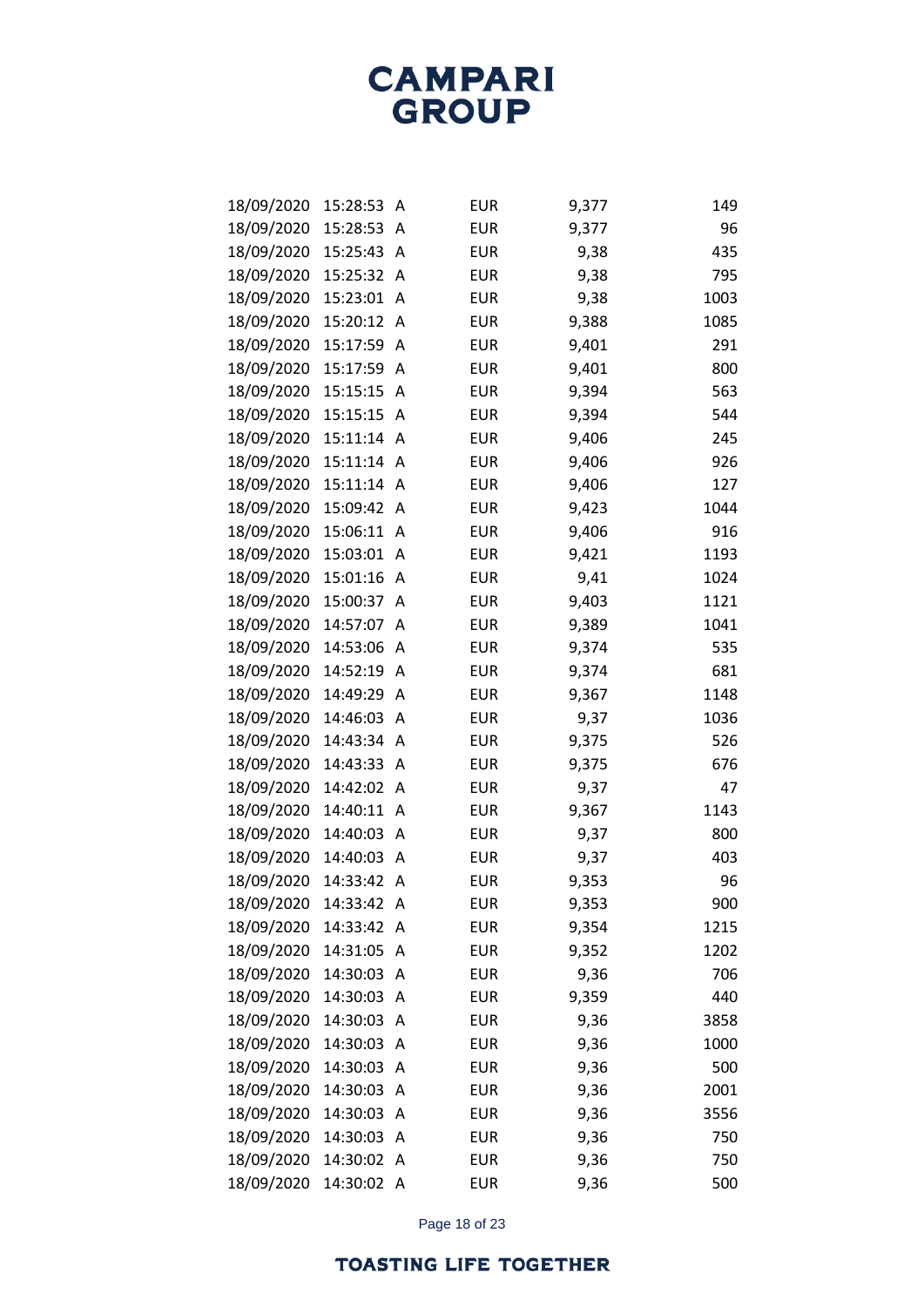| 18/09/2020 | 14:30:02 | Α | <b>EUR</b> | 9,36  | 900  |
|------------|----------|---|------------|-------|------|
| 18/09/2020 | 14:30:02 | A | <b>EUR</b> | 9,36  | 447  |
| 18/09/2020 | 14:30:02 | Α | <b>EUR</b> | 9,36  | 500  |
| 18/09/2020 | 14:30:02 | Α | <b>EUR</b> | 9,36  | 368  |
| 18/09/2020 | 14:30:02 | A | <b>EUR</b> | 9,36  | 3556 |
| 18/09/2020 | 14:30:02 | A | <b>EUR</b> | 9,36  | 900  |
| 18/09/2020 | 14:30:02 | A | <b>EUR</b> | 9,359 | 500  |
| 18/09/2020 | 14:30:02 | A | <b>EUR</b> | 9,359 | 1000 |
| 18/09/2020 | 14:30:02 | A | <b>EUR</b> | 9,359 | 368  |
| 18/09/2020 | 14:30:02 | A | <b>EUR</b> | 9,358 | 900  |
| 18/09/2020 | 14:30:02 | A | <b>EUR</b> | 9,357 | 900  |
| 18/09/2020 | 14:30:02 | A | <b>EUR</b> | 9,36  | 1096 |
| 18/09/2020 | 14:30:02 | A | <b>EUR</b> | 9,36  | 1172 |
| 18/09/2020 | 14:30:02 | A | <b>EUR</b> | 9,36  | 1356 |
| 18/09/2020 | 14:30:02 | A | <b>EUR</b> | 9,36  | 1129 |
| 18/09/2020 | 14:30:02 | A | <b>EUR</b> | 9,36  | 1009 |
| 18/09/2020 | 14:30:02 | A | <b>EUR</b> | 9,36  | 1039 |
| 18/09/2020 | 14:30:02 | A | <b>EUR</b> | 9,36  | 1110 |
| 18/09/2020 | 14:30:02 | A | <b>EUR</b> | 9,36  | 1184 |
| 18/09/2020 | 14:30:02 | A | <b>EUR</b> | 9,36  | 1120 |
| 18/09/2020 | 14:30:02 | A | <b>EUR</b> | 9,36  | 1080 |
| 18/09/2020 | 14:30:02 | A | <b>EUR</b> | 9,36  | 1233 |
| 18/09/2020 | 14:30:02 | A | <b>EUR</b> | 9,36  | 689  |
| 18/09/2020 | 14:30:02 | A | <b>EUR</b> | 9,36  | 1159 |
| 18/09/2020 | 14:30:02 | A | <b>EUR</b> | 9,36  | 1159 |
| 18/09/2020 | 14:30:02 | A | <b>EUR</b> | 9,36  | 1029 |
| 18/09/2020 | 14:30:02 | A | <b>EUR</b> | 9,36  | 990  |
| 18/09/2020 | 14:30:02 | A | <b>EUR</b> | 9,36  | 1056 |
| 18/09/2020 | 14:30:02 | A | <b>EUR</b> | 9,36  | 1112 |
| 18/09/2020 | 14:30:02 | A | EUR        | 9,36  | 1163 |
| 18/09/2020 | 14:30:02 | A | <b>EUR</b> | 9,36  | 512  |
| 18/09/2020 | 14:30:02 | A | <b>EUR</b> | 9,36  | 288  |
| 18/09/2020 | 14:30:02 | Α | <b>EUR</b> | 9,36  | 790  |
| 18/09/2020 | 14:30:02 | Α | <b>EUR</b> | 9,36  | 1193 |
| 18/09/2020 | 14:30:02 | A | <b>EUR</b> | 9,36  | 933  |
| 18/09/2020 | 14:29:53 | A | <b>EUR</b> | 9,36  | 117  |
| 18/09/2020 | 14:29:53 | Α | <b>EUR</b> | 9,36  | 1065 |
| 18/09/2020 | 14:28:17 | Α | <b>EUR</b> | 9,367 | 1060 |
| 18/09/2020 | 14:21:57 | A | <b>EUR</b> | 9,376 | 736  |
| 18/09/2020 | 14:21:57 | Α | <b>EUR</b> | 9,376 | 390  |
| 18/09/2020 | 14:21:57 | Α | <b>EUR</b> | 9,375 | 1125 |
| 18/09/2020 | 14:17:47 | A | <b>EUR</b> | 9,389 | 201  |
| 18/09/2020 | 14:17:39 | Α | <b>EUR</b> | 9,389 | 800  |

Page 19 of 23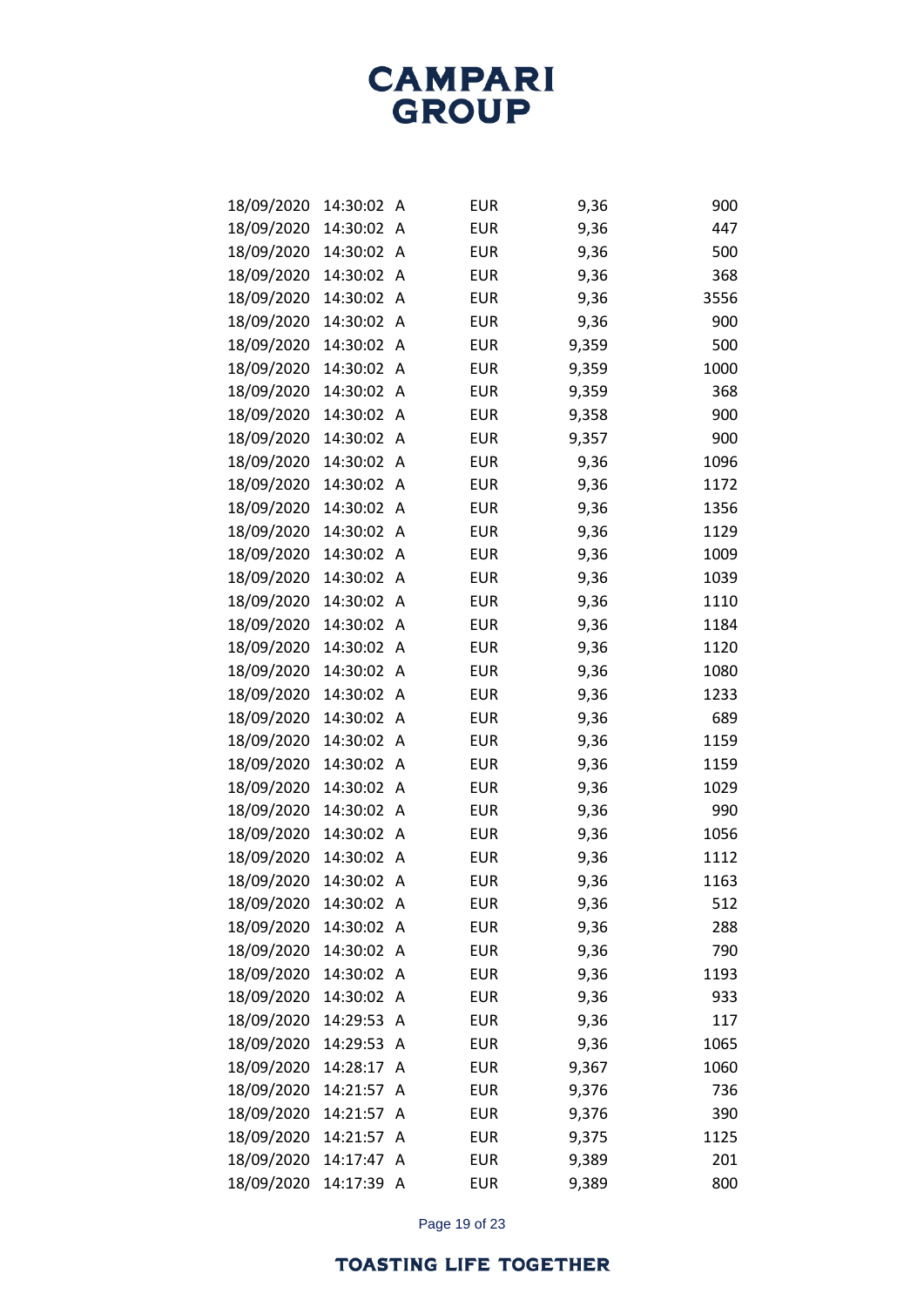| 18/09/2020 | 14:13:42   | A | <b>EUR</b> | 9,408 | 867  |
|------------|------------|---|------------|-------|------|
| 18/09/2020 | 14:13:42   | Α | <b>EUR</b> | 9,408 | 330  |
| 18/09/2020 | 14:08:50   | Α | <b>EUR</b> | 9,417 | 1082 |
| 18/09/2020 | 14:03:09   | A | <b>EUR</b> | 9,437 | 1129 |
| 18/09/2020 | 14:01:59   | A | <b>EUR</b> | 9,442 | 1145 |
| 18/09/2020 | 13:54:32   | A | <b>EUR</b> | 9,431 | 1161 |
| 18/09/2020 | 13:51:53   | Α | <b>EUR</b> | 9,441 | 1070 |
| 18/09/2020 | 13:46:27   | A | <b>EUR</b> | 9,44  | 313  |
| 18/09/2020 | 13:46:27   | A | <b>EUR</b> | 9,44  | 770  |
| 18/09/2020 | 13:40:31   | Α | <b>EUR</b> | 9,425 | 376  |
| 18/09/2020 | 13:40:31   | Α | <b>EUR</b> | 9,425 | 800  |
| 18/09/2020 | 13:38:07   | A | <b>EUR</b> | 9,425 | 900  |
| 18/09/2020 | 13:34:13   | A | <b>EUR</b> | 9,434 | 408  |
| 18/09/2020 | 13:34:13   | A | <b>EUR</b> | 9,434 | 800  |
| 18/09/2020 | 13:32:41   | A | <b>EUR</b> | 9,438 | 1076 |
| 18/09/2020 | 13:22:44   | A | <b>EUR</b> | 9,43  | 1172 |
| 18/09/2020 | 13:22:27   | A | <b>EUR</b> | 9,43  | 900  |
| 18/09/2020 | 13:14:42   | Α | <b>EUR</b> | 9,421 | 199  |
| 18/09/2020 | 13:14:42   | A | <b>EUR</b> | 9,42  | 800  |
| 18/09/2020 | 13:05:16   | A | <b>EUR</b> | 9,384 | 1174 |
| 18/09/2020 | 13:02:22   | A | <b>EUR</b> | 9,392 | 1050 |
| 18/09/2020 | 12:53:00   | A | <b>EUR</b> | 9,393 | 1138 |
| 18/09/2020 | 12:52:35   | Α | <b>EUR</b> | 9,395 | 1535 |
| 18/09/2020 | 12:42:10   | A | <b>EUR</b> | 9,392 | 1159 |
| 18/09/2020 | 12:31:16   | A | <b>EUR</b> | 9,382 | 1172 |
| 18/09/2020 | 12:19:07   | Α | <b>EUR</b> | 9,393 | 281  |
| 18/09/2020 | 12:19:07   | Α | <b>EUR</b> | 9,392 | 950  |
| 18/09/2020 | 12:19:07   | A | <b>EUR</b> | 9,392 | 1067 |
| 18/09/2020 | 12:19:07   | A | <b>EUR</b> | 9,392 | 104  |
| 18/09/2020 | 12:11:09   | A | <b>EUR</b> | 9,395 | 910  |
| 18/09/2020 | 12:11:09   | Α | <b>EUR</b> | 9,395 | 248  |
| 18/09/2020 | 12:09:19   | A | <b>EUR</b> | 9,39  | 245  |
| 18/09/2020 | 12:02:01   | A | <b>EUR</b> | 9,395 | 1139 |
| 18/09/2020 | 11:57:10   | A | <b>EUR</b> | 9,392 | 1014 |
| 18/09/2020 | 11:50:50   | A | <b>EUR</b> | 9,398 | 111  |
| 18/09/2020 | 11:50:48   | A | <b>EUR</b> | 9,398 | 878  |
| 18/09/2020 | 11:47:14   | A | <b>EUR</b> | 9,4   | 1180 |
| 18/09/2020 | 11:39:52   | Α | <b>EUR</b> | 9,405 | 173  |
| 18/09/2020 | 11:39:52   | A | <b>EUR</b> | 9,405 | 800  |
| 18/09/2020 | 11:39:52   | Α | <b>EUR</b> | 9,405 | 243  |
| 18/09/2020 | 11:34:42   | Α | <b>EUR</b> | 9,403 | 778  |
| 18/09/2020 | 11:34:42   | A | <b>EUR</b> | 9,403 | 295  |
| 18/09/2020 | 11:32:21 A |   | <b>EUR</b> | 9,4   | 280  |

Page 20 of 23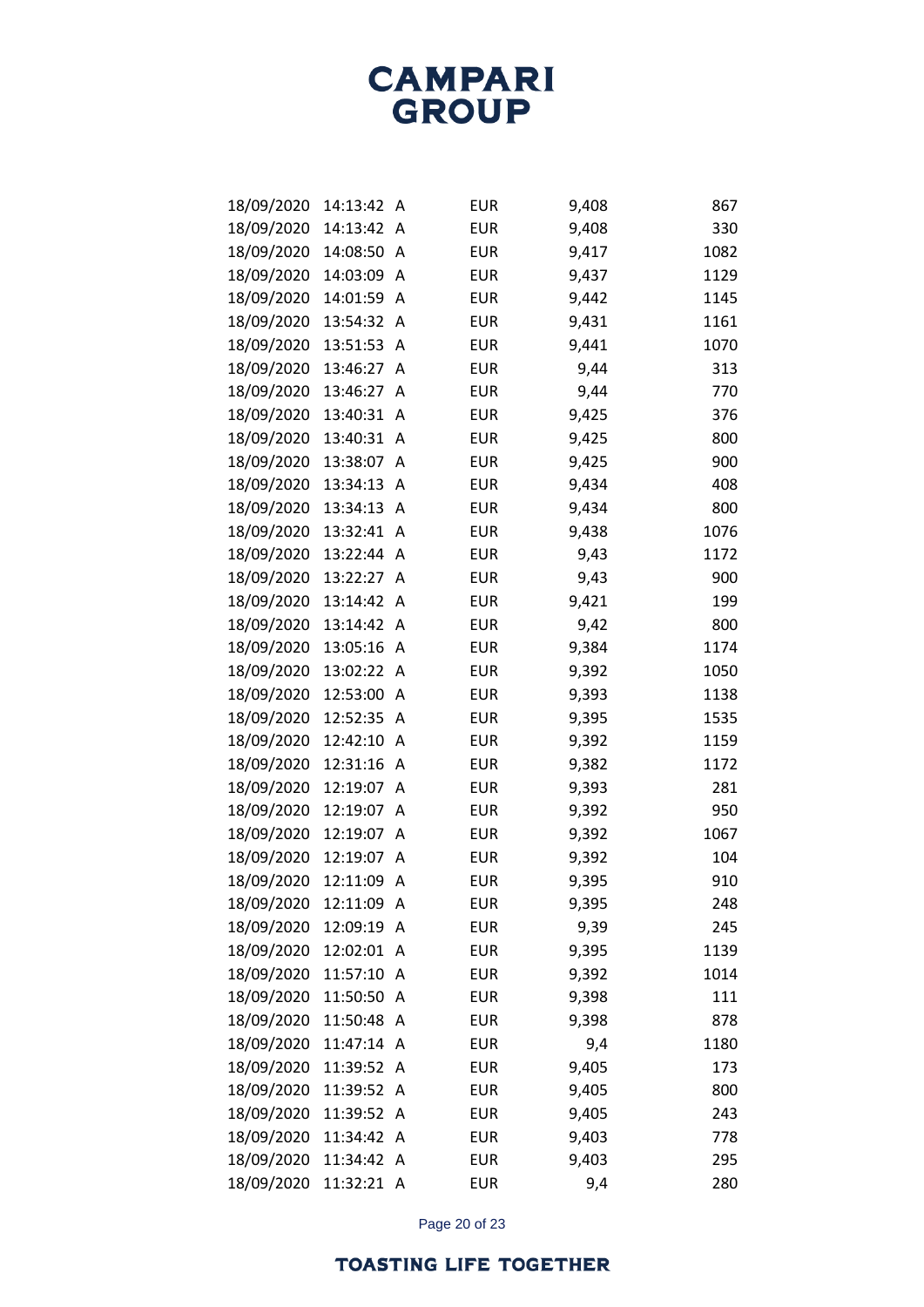| 18/09/2020 | 11:24:59 | Α | <b>EUR</b> | 9,394 | 556  |
|------------|----------|---|------------|-------|------|
| 18/09/2020 | 11:24:59 | A | <b>EUR</b> | 9,394 | 470  |
| 18/09/2020 | 11:19:32 | Α | <b>EUR</b> | 9,385 | 302  |
| 18/09/2020 | 11:19:32 | Α | <b>EUR</b> | 9,385 | 800  |
| 18/09/2020 | 11:19:32 | Α | <b>EUR</b> | 9,385 | 26   |
| 18/09/2020 | 11:15:23 | A | <b>EUR</b> | 9,389 | 1212 |
| 18/09/2020 | 11:10:37 | A | <b>EUR</b> | 9,38  | 1064 |
| 18/09/2020 | 11:03:42 | Α | <b>EUR</b> | 9,39  | 1048 |
| 18/09/2020 | 10:59:52 | A | <b>EUR</b> | 9,399 | 1176 |
| 18/09/2020 | 10:56:15 | A | <b>EUR</b> | 9,402 | 600  |
| 18/09/2020 | 10:51:14 | Α | <b>EUR</b> | 9,379 | 1206 |
| 18/09/2020 | 10:48:04 | Α | <b>EUR</b> | 9,405 | 1164 |
| 18/09/2020 | 10:46:29 | А | <b>EUR</b> | 9,402 | 800  |
| 18/09/2020 | 10:46:29 | A | <b>EUR</b> | 9,402 | 376  |
| 18/09/2020 | 10:37:49 | A | <b>EUR</b> | 9,391 | 1082 |
| 18/09/2020 | 10:31:33 | Α | <b>EUR</b> | 9,402 | 1041 |
| 18/09/2020 | 10:29:58 | A | <b>EUR</b> | 9,406 | 494  |
| 18/09/2020 | 10:29:58 | Α | <b>EUR</b> | 9,406 | 330  |
| 18/09/2020 | 10:29:58 | Α | <b>EUR</b> | 9,406 | 221  |
| 18/09/2020 | 10:22:35 | Α | <b>EUR</b> | 9,392 | 324  |
| 18/09/2020 | 10:22:35 | A | <b>EUR</b> | 9,392 | 800  |
| 18/09/2020 | 10:22:34 | A | <b>EUR</b> | 9,391 | 1104 |
| 18/09/2020 | 10:19:51 | Α | <b>EUR</b> | 9,385 | 700  |
| 18/09/2020 | 10:15:55 | Α | <b>EUR</b> | 9,391 | 589  |
| 18/09/2020 | 10:15:55 | A | <b>EUR</b> | 9,391 | 142  |
| 18/09/2020 | 10:15:54 | Α | <b>EUR</b> | 9,391 | 281  |
| 18/09/2020 | 10:10:01 | Α | <b>EUR</b> | 9,368 | 1093 |
| 18/09/2020 | 10:05:17 | Α | <b>EUR</b> | 9,38  | 1038 |
| 18/09/2020 | 10:00:41 | А | <b>EUR</b> | 9,39  | 979  |
| 18/09/2020 | 10:00:13 | Α | <b>EUR</b> | 9,39  | 220  |
| 18/09/2020 | 09:57:33 | A | <b>EUR</b> | 9,397 | 252  |
| 18/09/2020 | 09:57:33 | Α | <b>EUR</b> | 9,397 | 771  |
| 18/09/2020 | 09:51:07 | Α | <b>EUR</b> | 9,398 | 1222 |
| 18/09/2020 | 09:45:43 | Α | <b>EUR</b> | 9,398 | 1140 |
| 18/09/2020 | 09:41:48 | A | <b>EUR</b> | 9,405 | 1083 |
| 18/09/2020 | 09:39:42 | Α | <b>EUR</b> | 9,405 | 204  |
| 18/09/2020 | 09:39:42 | A | <b>EUR</b> | 9,405 | 954  |
| 18/09/2020 | 09:34:35 | Α | <b>EUR</b> | 9,407 | 1109 |
| 18/09/2020 | 09:32:35 | Α | <b>EUR</b> | 9,403 | 466  |
| 18/09/2020 | 09:32:35 | Α | <b>EUR</b> | 9,403 | 525  |
| 18/09/2020 | 09:26:01 | Α | <b>EUR</b> | 9,396 | 1101 |
| 18/09/2020 | 09:25:55 | Α | <b>EUR</b> | 9,396 | 68   |
| 18/09/2020 | 09:23:46 | Α | <b>EUR</b> | 9,39  | 1016 |

Page 21 of 23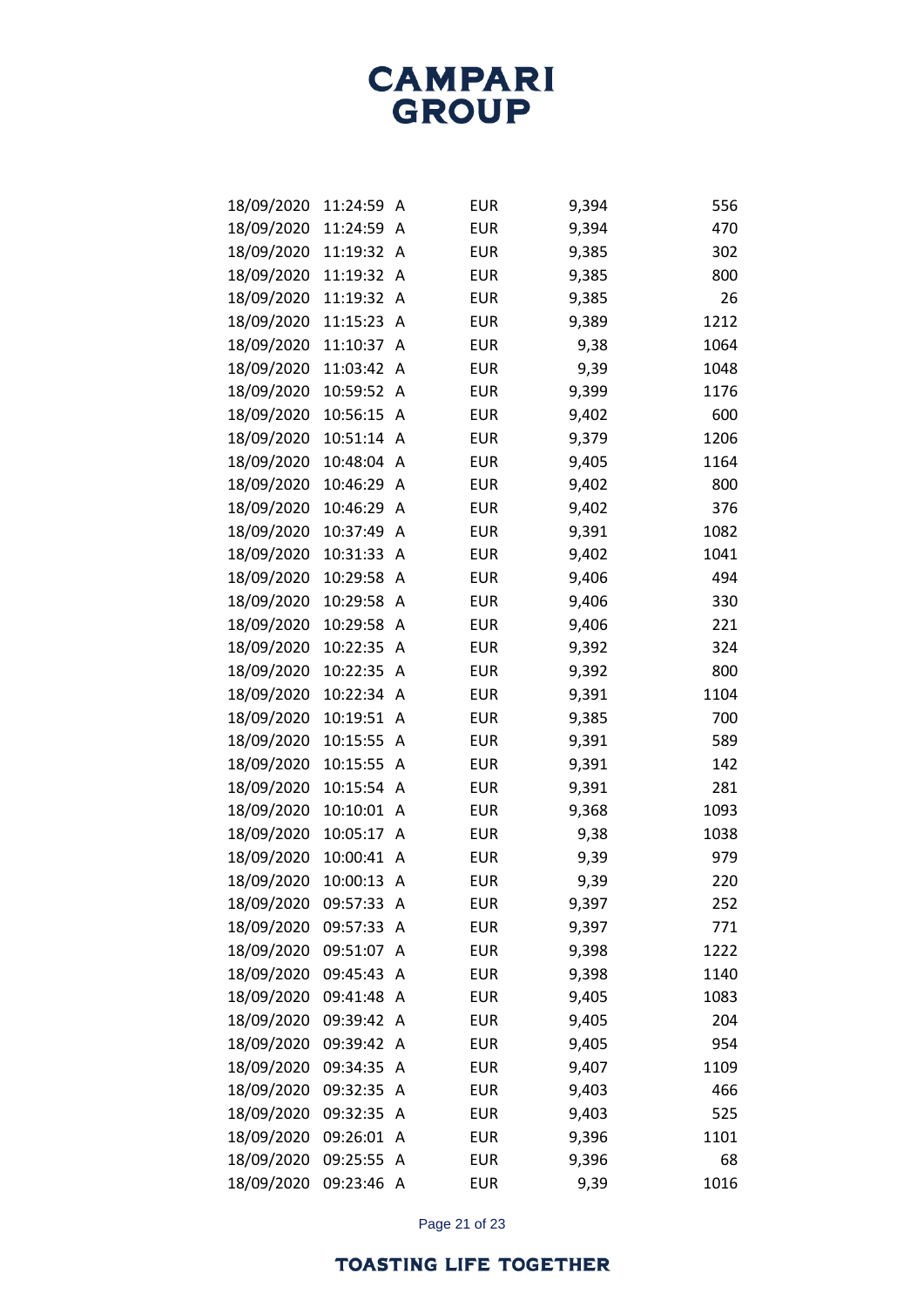| 18/09/2020 | 09:21:06 | Α | <b>EUR</b> | 9,394 | 231  |
|------------|----------|---|------------|-------|------|
| 18/09/2020 | 09:21:06 | A | <b>EUR</b> | 9,393 | 950  |
| 18/09/2020 | 09:20:15 | Α | <b>EUR</b> | 9,397 | 1211 |
| 18/09/2020 | 09:10:36 | Α | <b>EUR</b> | 9,376 | 1001 |
| 18/09/2020 | 09:10:36 | Α | <b>EUR</b> | 9,376 | 117  |
| 18/09/2020 | 09:09:30 | A | <b>EUR</b> | 9,376 | 1231 |
| 18/09/2020 | 09:06:41 | Α | <b>EUR</b> | 9,359 | 355  |
| 18/09/2020 | 09:06:41 | Α | <b>EUR</b> | 9,359 | 22   |
| 18/09/2020 | 09:06:40 | Α | <b>EUR</b> | 9,359 | 1157 |
| 18/09/2020 | 09:05:50 | Α | <b>EUR</b> | 9,354 | 275  |
| 18/09/2020 | 09:04:33 | Α | <b>EUR</b> | 9,354 | 950  |
| 18/09/2020 | 08:59:33 | Α | <b>EUR</b> | 9,344 | 1048 |
| 18/09/2020 | 08:59:33 | Α | <b>EUR</b> | 9,344 | 1220 |
| 18/09/2020 | 08:55:14 | A | <b>EUR</b> | 9,338 | 1086 |
| 18/09/2020 | 08:55:14 | Α | <b>EUR</b> | 9,338 | 660  |
| 18/09/2020 | 08:55:14 | Α | <b>EUR</b> | 9,338 | 382  |
| 18/09/2020 | 08:50:48 | A | <b>EUR</b> | 9,338 | 1028 |
| 18/09/2020 | 08:50:48 | Α | <b>EUR</b> | 9,338 | 163  |
| 18/09/2020 | 08:49:50 | Α | <b>EUR</b> | 9,338 | 538  |
| 18/09/2020 | 08:49:50 | Α | <b>EUR</b> | 9,338 | 675  |
| 18/09/2020 | 08:49:50 | Α | <b>EUR</b> | 9,339 | 1035 |
| 18/09/2020 | 08:46:19 | Α | <b>EUR</b> | 9,337 | 1059 |
| 18/09/2020 | 08:43:29 | Α | <b>EUR</b> | 9,337 | 800  |
| 18/09/2020 | 08:43:29 | Α | <b>EUR</b> | 9,337 | 400  |
| 18/09/2020 | 08:43:29 | Α | <b>EUR</b> | 9,338 | 105  |
| 18/09/2020 | 08:43:29 | Α | <b>EUR</b> | 9,34  | 1160 |
| 18/09/2020 | 08:43:29 | Α | <b>EUR</b> | 9,341 | 160  |
| 18/09/2020 | 08:43:29 | Α | <b>EUR</b> | 9,341 | 800  |
| 18/09/2020 | 08:43:29 | A | <b>EUR</b> | 9,341 | 218  |
| 18/09/2020 | 08:38:09 | Α | <b>EUR</b> | 9,333 | 68   |
| 18/09/2020 | 08:38:09 | A | <b>EUR</b> | 9,333 | 981  |
| 18/09/2020 | 08:35:54 | A | <b>EUR</b> | 9,333 | 995  |
| 18/09/2020 | 08:35:54 | Α | <b>EUR</b> | 9,333 | 1071 |
| 18/09/2020 | 08:32:00 | Α | <b>EUR</b> | 9,336 | 234  |
| 18/09/2020 | 08:32:00 | A | <b>EUR</b> | 9,336 | 826  |
| 18/09/2020 | 08:31:19 | A | <b>EUR</b> | 9,354 | 223  |
| 18/09/2020 | 08:31:19 | A | <b>EUR</b> | 9,354 | 1187 |
| 18/09/2020 | 08:31:14 | A | <b>EUR</b> | 9,354 | 536  |
| 18/09/2020 | 08:31:14 | A | <b>EUR</b> | 9,354 | 377  |
| 18/09/2020 | 08:31:12 | Α | <b>EUR</b> | 9,354 | 16   |
| 18/09/2020 | 08:29:28 | Α | <b>EUR</b> | 9,358 | 105  |
| 18/09/2020 | 08:29:28 | Α | <b>EUR</b> | 9,358 | 800  |
| 18/09/2020 | 08:29:28 | Α | <b>EUR</b> | 9,358 | 284  |

Page 22 of 23